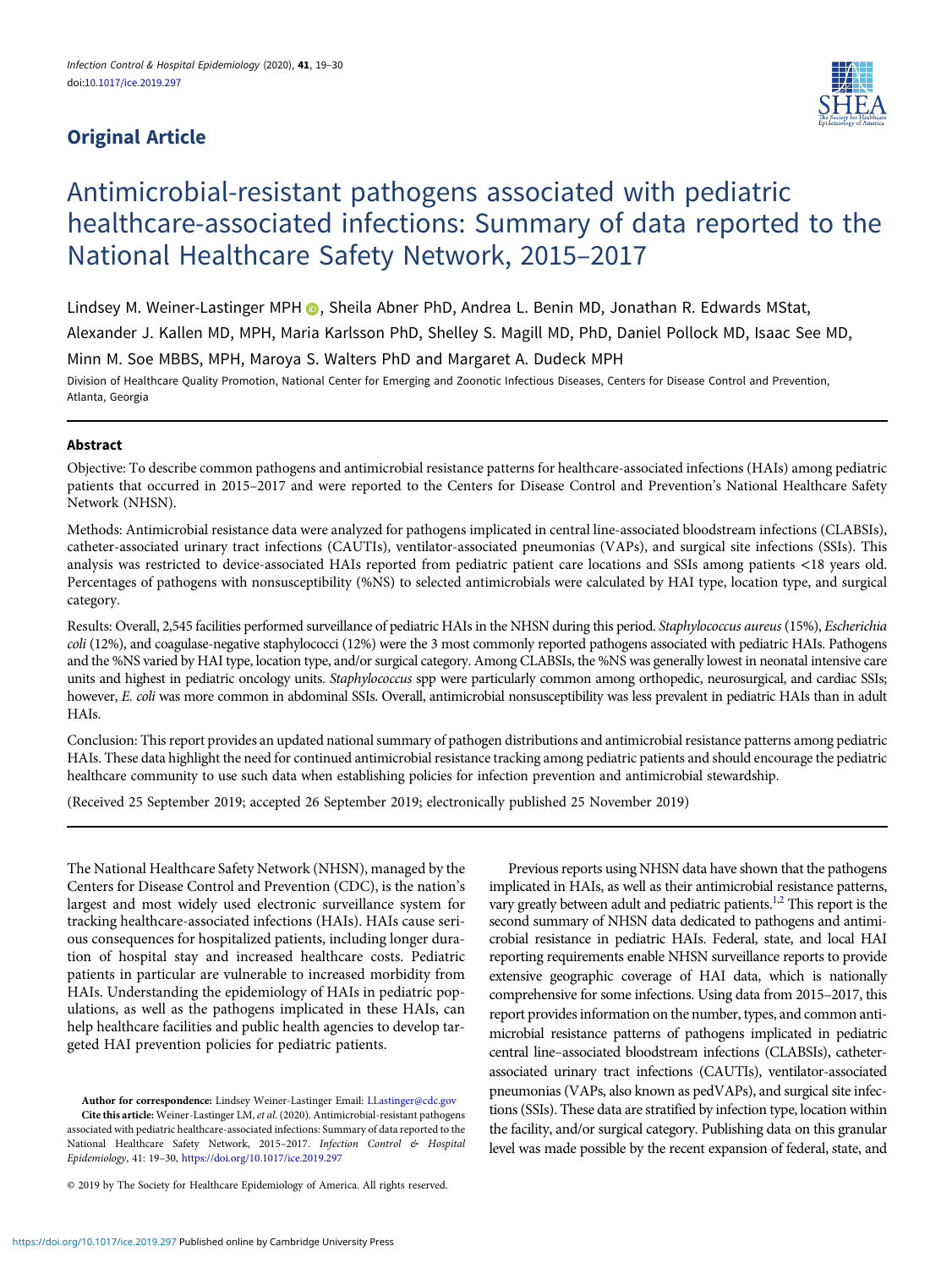local HAI reporting requirements, and by the dedicated healthcare facilities and personnel participating in NHSN reporting.

#### Methods

The CLABSIs,<sup>[3](#page-9-0)</sup> CAUTIs,<sup>[4](#page-9-0)</sup> VAPs,<sup>[5](#page-9-0)</sup> and SSIs<sup>6</sup> that occurred between 2015 and 2017 and were reported to the NHSN Patient Safety Component as of July 1, 2018, were included in this report. These data were reported by children's hospitals or were based on pediatric patient populations within general acute-care hospitals, critical access hospitals, long-term acute-care hospitals, and inpatient rehabilitation facilities from all US states and territories. CLABSI data included events classified as mucosal barrier injury laboratory-confirmed bloodstream infection (MBI-LCBI). Asymptomatic bacteremic urinary tract infections, CLABSIs reported from inpatient rehabilitation facilities, and outpatient SSIs were excluded from this report.

The NHSN surveillance protocols provide guidance for attributing device-associated HAIs (ie, CLABSIs, CAUTIs, VAPs) to a CDC-defined location type, and SSIs to a CDC operative procedure code. This report was limited to device-associated HAIs attributed to a neonatal or pediatric location type, and SSIs that occurred in patients <18 years old at the time of surgery. Pathogen and antimicrobial resistance data from adult locations and patients are described in a companion report.<sup>[7](#page-9-0)</sup>

Data from CLABSIs were stratified into 4 mutually exclusive categories based on the attributed location type: neonatal intensive care units (NICUs, level II/III and level III according to the NHSN protocol), $\frac{8}{3}$  $\frac{8}{3}$  $\frac{8}{3}$  pediatric intensive care units (ICUs), pediatric oncology units (ie, pediatric oncology ICUs and wards), and pediatric wards (eg, newborn nurseries, special care nurseries, step-down units, mixed acuity units, specialty care areas, and inpatient rehabilitation units and facilities). Data from SSIs were stratified into mutually exclusive surgical categories based on the operative procedure code. Within the abdominal surgical category, pathogen distributions were also analyzed for each operative procedure code and are available in the online supplement.<sup>[9](#page-10-0)</sup>

The methods used for categorizing pathogens, reporting and interpreting antimicrobial susceptibility testing (AST) results, and defining antimicrobial resistance profiles are identical to those described in the companion report.<sup>7</sup> Up to 3 pathogens and their corresponding AST results can be reported to the NHSN for each HAI. The AST results for the drugs included in this analysis were reported using the interpretive categories of "susceptible" (S), "intermediate" (I), "resistant" (R), or "not tested." Instead of "intermediate," cefepime had the category interpretation of "intermediate/ susceptible-dose dependent" (I/S-DD), which was considered as I for this analysis. Laboratories are expected to follow current guidelines from the Clinical and Laboratory Standards Institute (CLSI) for AST[.10](#page-10-0) Naming conventions for pathogens used in this report generally adhered to the Systematized Nomenclature of Medicine Clinical Terms (SNOMED CT) Preferred Term.<sup>[11](#page-10-0)</sup> In some cases, pathogens were grouped by genus or clinically recognized group (eg, viridans group streptococci) (Appendices [A1](#page-10-0)–[A3](#page-11-0) online). Results for Klebsiella spp were limited to K. pneumoniae and K. oxytoca; K. aerogenes was considered part of Enterobacter spp due to the timing of the NHSN's adoption of its name change.<sup>1</sup>

Staphylococcus aureus was defined as methicillin-resistant (MRSA) if the isolate was reported as R to oxacillin, cefoxitin, or methicillin. Enterococcus spp isolates were defined as vancomycin-resistant (VRE) if they tested R to vancomycin. The VRE data were analyzed for all HAIs except VAP because Enterococcus spp are excluded from the NHSN VAP surveillance definition under most scenarios. Carbapenem-resistant Enterobacteriaceae (CRE) were defined as Klebsiella spp, Escherichia coli, or Enterobacter spp that tested R to imipenem, meropenem, doripenem, or ertapenem. All other pathogen–antimicrobial combinations (phenotypes) were described using a metric for nonsusceptibility, which included pathogens that tested I or R to the applicable drugs. To be defined as nonsusceptible to extended-spectrum cephalosporins (ESCs), pathogens must have tested I or R to either ceftazidime or cefepime (Pseudomonas aeruginosa) or to ceftazidime, cefepime, ceftriaxone, or cefotaxime (Klebsiella spp and E. coli). For Enterobacter spp, evaluation of nonsusceptibility to ESCs was limited to cefepime due to Enterobacter's inducible resistance to other ESCs. Fluoroquinolone nonsusceptibility was defined as a result of I or R to either ciprofloxacin or levofloxacin (P. aeruginosa) or to ciprofloxacin, levofloxacin, or moxifloxacin (E. coli). Carbapenem nonsusceptibility in P. aeruginosa and Acinetobacter spp was defined as a result of I or R to imipenem, meropenem, or doripenem. Nonsusceptibility to aminoglycosides was defined as a result of I or R to gentamicin, amikacin, or tobramycin. Finally, multidrugresistance (MDR) was approximated by adapting previously established definitions<sup>13</sup> that require nonsusceptibility to at least 1 agent within a class—thus establishing nonsusceptibility to the class—and nonsusceptibility to at least 3 of the specified classes. For Enterobacteriaceae and P. aeruginosa, 5 classes were considered in the criteria: ESCs (or cefepime for Enterobacter spp), fluoroquinolones, aminoglycosides, carbapenems, and piperacillin or piperacillin/tazobactam. A sixth class, ampicillin/sulbactam, was included in the criteria for Acinetobacter spp.

Data were analyzed using SAS version 9.4 software (SAS Institute, Cary, NC). For all HAIs and pathogens, absolute frequencies and distributions were calculated by HAI type, location type, and surgical category. The 15 most commonly reported pathogens were identified, and their frequencies and ranks within each stratum were calculated. A pooled mean percentage nonsusceptible (%NS) was calculated for each phenotype as the sum of nonsusceptible (or resistant) pathogens, divided by the sum of pathogens tested for susceptibility, and multiplied by 100. Percentage NS was not calculated for any phenotype for which <20 pathogens were tested. Differences in the %NS across location types or surgical categories were assessed for statistical significance using a mid-P exact test; pediatric wards and the abdominal surgical category were used as the referent groups for comparisons, as applicable.  $P < .05$  was considered statistically significant. The percentage of pathogens with reported AST results (referred to as "percentage tested") is defined elsewhere<sup>2</sup> and was calculated for each phenotype.

Statistical analyses were not performed to test for temporal changes in the %NS during 2015–2017; thus, this report does not convey any conclusions regarding changes in antimicrobial resistance over time. Due to differences in the stratification levels, inclusion criteria, and patient populations, the %NS values in this report should not be compared with those published in previous iterations of this report.

# Results

Pediatric HAI surveillance was performed by 2,545 facilities in 2015–2017, most of which were general acute-care hospitals (Table [1\)](#page-2-0). In total, 18,190 pediatric HAIs and 19,978 associated pathogens were reported during this time (Table [2\)](#page-2-0). Although children's hospitals represented 4% of all facilities performing pediatric HAI surveillance, they reported 40% of all HAIs and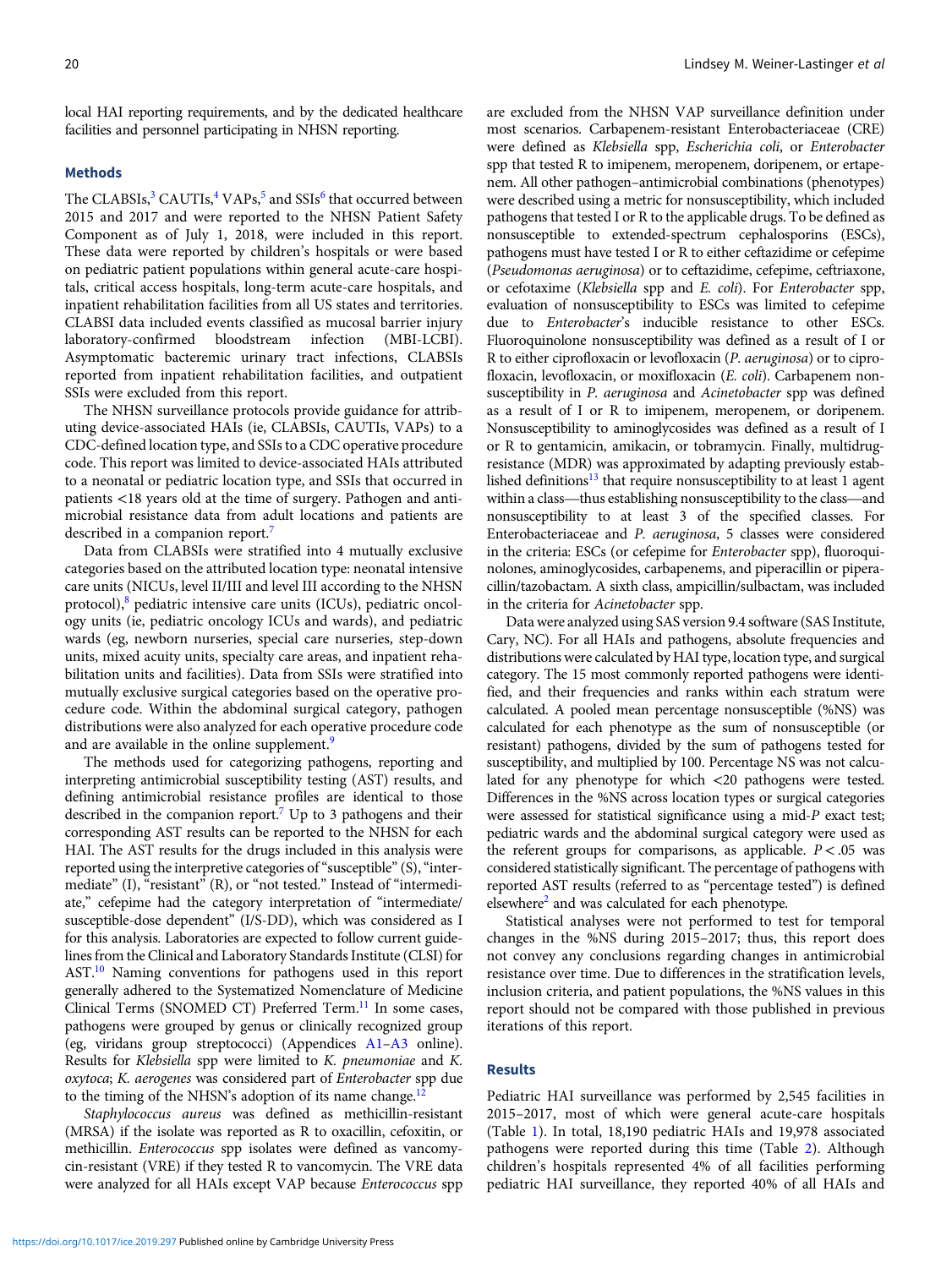<span id="page-2-0"></span>Table 1. Characteristics of Facilities Performing Pediatric Healthcare-Associated Infection (HAI) Surveillance in the National Healthcare Safety Network, 2015–2017

| Characteristic                                      | No. (%) Facilities<br>$(n = 2,545)$ |
|-----------------------------------------------------|-------------------------------------|
| <b>Facility Type</b>                                |                                     |
| General acute-care                                  | 2,214 (87.0)                        |
| Critical access                                     | 118 (4.6)                           |
| Children's                                          | 92(3.6)                             |
| Surgical                                            | 42(1.7)                             |
| Military                                            | 14(0.6)                             |
| Orthopedic                                          | 14(0.6)                             |
| Women's and children's                              | 13(0.5)                             |
| Psychiatric                                         | 10(0.4)                             |
| Women's                                             | 10(0.4)                             |
| Oncology                                            | 8(0.3)                              |
| Free-standing inpatient rehabilitation <sup>a</sup> | 7(0.3)                              |
| Long-term acute-care                                | 3(0.1)                              |
| <b>Facility Bed Size</b>                            |                                     |
| $\leq 50$                                           | 343 (13.5)                          |
| $51 - 200$                                          | 1,007 (39.6)                        |
| $201 - 500$                                         | 960 (37.7)                          |
| > 501                                               | 235(9.2)                            |

<sup>a</sup>Does not include inpatient rehabilitation facilities reporting to the NHSN as locations within acute-care hospitals.

Table 2. Frequency of Pediatric Healthcare-Associated Infection (HAI) Events and Pathogens, by HAI Type, 2015–2017

|                           |                                         | <b>All Facilities</b>                      | <b>Children's Hospitals</b>            |                                           |  |  |  |
|---------------------------|-----------------------------------------|--------------------------------------------|----------------------------------------|-------------------------------------------|--|--|--|
| <b>HAI</b><br><b>Type</b> | No. (%) HAI<br>Events<br>$(n = 18,190)$ | No. (%)<br>Pathogens<br>$(n = 19,978)^{a}$ | No. (%) HAI<br>Events<br>$(n = 7,287)$ | No. (%)<br>Pathogens<br>$(n = 8,035)^{a}$ |  |  |  |
| <b>CLABSI</b>             | 13,300 (73.1)                           | 14,804 (74.1)                              | 5,388 (73.9)                           | 6,062(75.4)                               |  |  |  |
| SSI <sup>b</sup>          | 3,218(17.7)                             | 3,526 (17.6)                               | 1,208 (16.6)                           | 1,290(16.1)                               |  |  |  |
| <b>CAUTI</b>              | 1,311(7.2)                              | 1,443(7.2)                                 | 553 (7.6)                              | 608 (7.6)                                 |  |  |  |
| VAP <sup>b</sup>          | 361(2.0)                                | 205(1.0)                                   | 138 (1.9)                              | 75 (0.9)                                  |  |  |  |

Note. CLABSI, central line-associated bloodstream infection; SSI, surgical site infection; CAUTI, catheter-associated urinary tract infection; VAP, ventilator-associated pneumonia. <sup>a</sup>Up to 3 pathogens can be reported for each HAI event.

bSSIs and VAPs can be reported to the NHSN without an associated pathogen.

pathogens included in this report. Staphylococcus aureus (15%), E. coli (12%), and coagulase-negative staphylococci (12%) were the 3 most commonly reported pathogens associated with all pediatric HAIs combined (Table 3).

#### Pathogen distributions

The highest number of CLABSI pathogens ( $n = 5,474; 37\%$ ) were reported from NICUs, with 740 distinct NICUs reporting at least 1 CLABSI pathogen (Table [4](#page-3-0)). Pathogens from CLABSIs were also reported in pediatric ICUs (23%), pediatric oncology units (23%), and pediatric wards (17%). The most common pathogens associated with CLABSIs varied by location type. Almost half

| Pathogen <sup>a</sup>              | No. (%) Pathogens | Rank           |
|------------------------------------|-------------------|----------------|
| Staphylococcus aureus              | 3,079 (15.4)      | $\mathbf{1}$   |
| Escherichia coli                   | 2,464 (12.3)      | $\overline{2}$ |
| Coagulase-negative staphylococci   | 2,425 (12.1)      | 3              |
| Selected Klebsiella spp            | 1,848 (9.3)       | 4              |
| Enterococcus faecalis <sup>b</sup> | 1,730 (8.7)       | 5              |
| Enterobacter spp                   | 1,302(6.5)        | 6              |
| Pseudomonas aeruginosa             | 1,164(5.8)        | $\overline{7}$ |
| Viridans group streptococci        | 826 (4.1)         | 8              |
| Other Candida sppb,c               | 647 (3.2)         | 9              |
| Candida albicans <sup>b</sup>      | 600(3.0)          | 10             |
| Serratia spp                       | 501(2.5)          | 11             |
| Enterococcus faecium <sup>b</sup>  | 350(1.8)          | 12             |
| Other Enterococcus sppb,c          | 314(1.6)          | 13             |
| Bacteroides spp                    | 195(1.0)          | 14             |
| Acinetobacter spp                  | 176 (0.9)         | 15             |
| Other <sup>d</sup>                 | 2,357 (11.8)      |                |
| Total                              | 19,978 (100.0)    |                |

Note. Selected Klebsiella spp, K. oxytoca and K. pneumoniae.

<sup>a</sup>The following species were frequently reported to the NHSN but are considered part of a larger pathogen group: Staphylococcus epidermidis ( $n = 1,414$ ; 58.3% of coagulase-negative staphylococci); Enterobacter cloacae complex group (n = 1,068; 82.0% of Enterobacter spp); Serratia marcescens (n = 470; 93.8% of Serratia spp); Candida parapsilosis (n = 346; 53.5% of Other Candida spp).

bWhen analyzed on the genus level, *Enterococcus* ranks #4 and Candida ranks #6.

<sup>c</sup>The group 'Other Enterococcus spp' combines enterococci identified to the species level, excluding E. faecium and E. faecalis, and enterococci for which the species was not reported. The group 'Other Candida spp' combines Candida identified to the species level, excluding C. albicans and C. glabrata, and Candida for which the species was not reported.

 $dA$  complete distribution of all pathogens reported from pediatric HAIs can be found in the 2015–2017 Pediatric Antimicrobial Resistance Report Online Supplement ([https://www.cdc.](https://www.cdc.gov/nhsn/datastat/index.html) [gov/nhsn/datastat/index.html](https://www.cdc.gov/nhsn/datastat/index.html)).

(46%) of CLABSI pathogens from NICUs were Staphylococcus species (Table [5\)](#page-3-0). Within pediatric ICUs, the most common CLABSI pathogen was E. faecalis, which was reported more frequently in pediatric ICUs than in any other pediatric location type. Viridans group streptococci and E. coli were the 2 most commonly reported CLABSI pathogens in pediatric oncology units, and Klebsiella spp (15%) and S. aureus (12%) were commonly reported from pediatric wards. Candida albicans was reported less frequently in oncology-unit CLABSIs than in CLABSIs attributed to any other location type.

Overall, 70% of CAUTI pathogens, and almost all VAP pathogens, were reported from pediatric ICUs (Table [4](#page-3-0)). Significant differences in the pathogens identified from these infections were not observed between location types; therefore, all location types were combined for the analysis of CAUTI and VAP data. Escherichia coli accounted for almost 32% of pediatric CAUTI pathogens, with P. aeruginosa and Klebsiella spp reported as the second and third most common pathogens (Table [6](#page-4-0)). Although S. aureus (23%) and P. aeruginosa (16%) were the 2 most commonly reported VAP pathogens and were frequently reported for other HAI types, Serratia spp (8%), Haemophilus influenzae (7%), and Stenotrophomonas maltophilia (7%) were commonly reported only for VAPs (Table [7](#page-4-0)).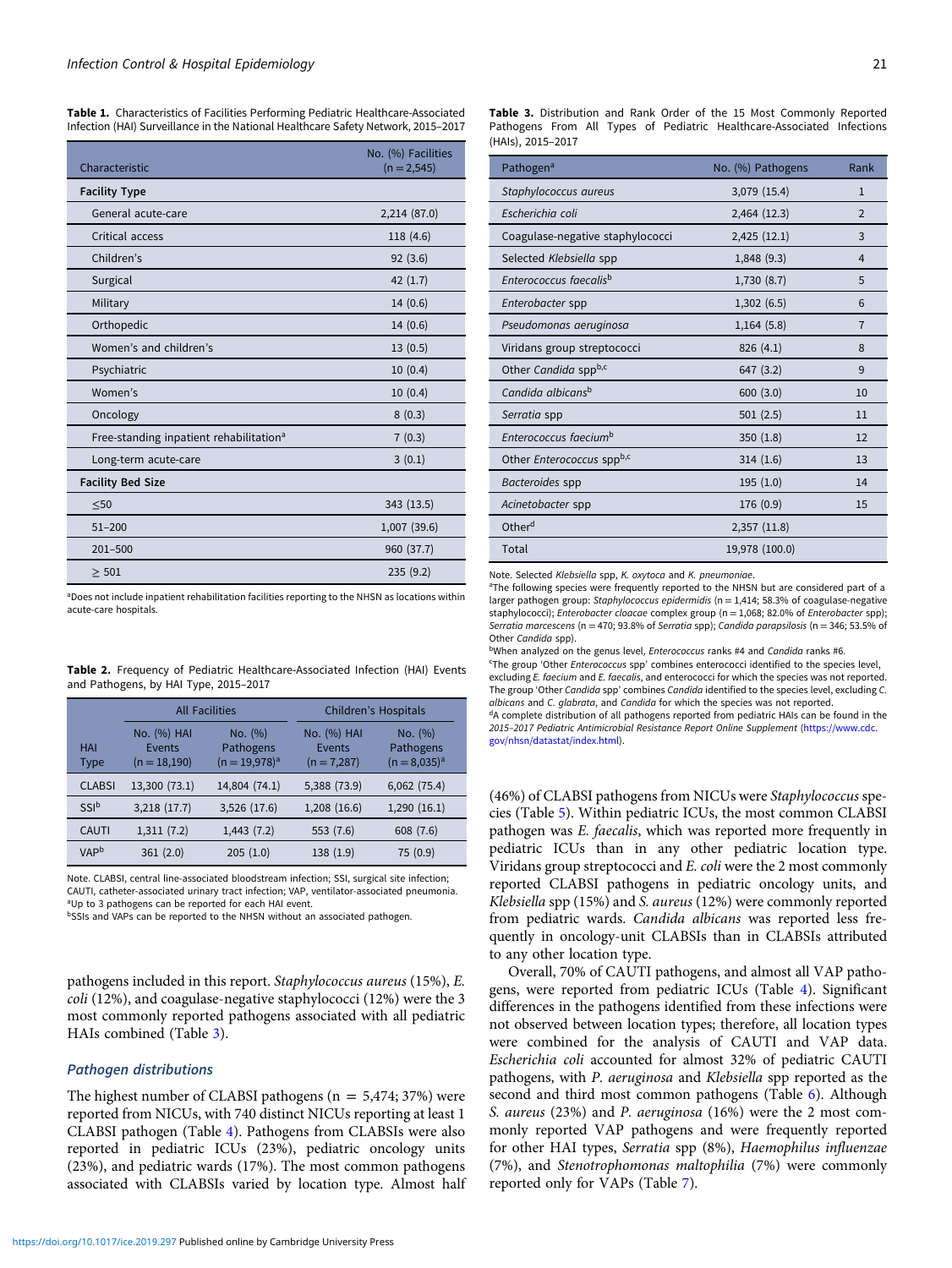<span id="page-3-0"></span>Table 4. Frequency of Pediatric Device-Associated Healthcare-Associated Infection (HAI) Pathogens, by HAI and Location Type,<sup>a</sup> 2015-2017

|                                                |                              | <b>CLABSI</b>                       |                              | <b>CAUTI</b>                       |                              | <b>VAP</b>                       |  |  |
|------------------------------------------------|------------------------------|-------------------------------------|------------------------------|------------------------------------|------------------------------|----------------------------------|--|--|
| <b>Pediatric Location</b><br>Type <sup>a</sup> | No. of<br>Units <sup>b</sup> | No. (%) Pathogens<br>$(n = 14,804)$ | No. of<br>Units <sup>b</sup> | No. (%) Pathogens<br>$(n = 1,443)$ | No. of<br>Units <sup>b</sup> | No. (%) Pathogens<br>$(n = 205)$ |  |  |
| NICUs <sup>c</sup>                             | 740                          | 5,474 (37.0)                        | $\cdots$                     | $\cdot$ $\cdot$ $\cdot$            | $\cdot$ $\cdot$ $\cdot$      | $\cdots$                         |  |  |
| Pediatric ICUs                                 | 330                          | 3,332(22.5)                         | 277                          | 1,010(70.0)                        | 62                           | 202 (98.5)                       |  |  |
| Pediatric oncology<br>units                    | 128                          | 3,468(23.4)                         | 39                           | 91(6.3)                            | $\Omega$                     | 0(0.0)                           |  |  |
| Pediatric wards <sup>d</sup>                   | 494                          | 2,530(17.1)                         | 187                          | 342(23.7)                          |                              | 3(1.5)                           |  |  |

Note. CLABSI, central line-associated bloodstream infection; CAUTI, catheter-associated urinary tract infection; VAP, ventilator-associated pneumonia; NICUs, neonatal intensive care units; ICUs, intensive care units.

a Location types are mutually exclusive.

bNumber of units that reported at least 1 pathogen.

c Classified by NHSN location codes as level II/III and level III NICUs. CAUTI and VAP surveillance in the NHSN are not performed in NICUs.

dIncludes step-down units, mixed acuity units, and specialty care areas. Additionally, CAUTI and VAP data for 'pediatric wards' include events reported from free-standing inpatient rehabilitation facilities (IRFs) and rehabilitation wards located within hospitals and defined as IRFs per the Centers for Medicare and Medicaid Services (CMS).

Table 5. Distribution and Rank Order<sup>a</sup> of the 15 Most Commonly Reported Pediatric Central Line-Associated Bloodstream Infection (CLABSI) Pathogens, by Location Type,b 2015–2017

|                                       | <b>NICU<sub>s</sub></b> b |                | Pediatric ICUs <sup>a</sup> |                | Pediatric Oncology Units <sup>a</sup> |                | Pediatric Wards <sup>a,b</sup> |                |
|---------------------------------------|---------------------------|----------------|-----------------------------|----------------|---------------------------------------|----------------|--------------------------------|----------------|
| Pathogen                              | No. (%) Pathogens         | Rank           | No. (%) Pathogens           | Rank           | No. (%) Pathogens                     | Rank           | No. (%) Pathogens              | Rank           |
| Staphylococcus aureus                 | 1,381(25.2)               | $\mathbf{1}$   | 420 (12.6)                  | $\overline{2}$ | 266(7.7)                              | 5              | 313(12.4)                      | 2              |
| Coagulase-negative staphylococci      | 1,145(20.9)               | 2              | 345 (10.4)                  | 4              | 316(9.1)                              | 4              | 289 (11.4)                     | 3              |
| Escherichia coli                      | 596 (10.9)                | 3              | 151(4.5)                    | 9              | 429 (12.4)                            | 2              | 205(8.1)                       | 5              |
| Enterococcus faecalis <sup>c</sup>    | 483 (8.8)                 | $\overline{4}$ | 492 (14.8)                  | $\mathbf{1}$   | 179 (5.2)                             | $\overline{7}$ | 264(10.4)                      | 4              |
| Selected Klebsiella spp               | 408 (7.5)                 | 5              | 368 (11.0)                  | 3              | 374 (10.8)                            | 3              | 375 (14.8)                     | 1              |
| Candida albicans <sup>c</sup>         | 243(4.4)                  | 6              | 130(3.9)                    | 10             | 41(1.2)                               | 14             | 94(3.7)                        | 9              |
| Enterobacter spp                      | 229(4.2)                  | $\overline{7}$ | 278(8.3)                    | 5              | 218(6.3)                              | 6              | 191(7.5)                       | 6              |
| Pseudomonas aeruginosa                | 156(2.8)                  | 8              | 167(5.0)                    | $\overline{7}$ | 173 (5.0)                             | 8              | 78(3.1)                        | 10             |
| Serratia spp                          | 150(2.7)                  | 9              | 166(5.0)                    | 8              | 20(0.6)                               | 20             | 66 (2.6)                       | 11             |
| Other Candida spp <sup>c,d,e</sup>    | 141(2.6)                  | 10             | 207(6.2)                    | 6              | 138 (4.0)                             | 9              | 120(4.7)                       | $\overline{7}$ |
| Streptococcus agalactiae (GBS)        | 130(2.4)                  | 11             | 8(0.2)                      | 24             | 7(0.2)                                | 35             | 6(0.2)                         | 23             |
| Acinetobacter spp                     | 47(0.9)                   | 12             | 43(1.3)                     | 13             | 24(0.7)                               | 18             | 29(1.1)                        | 14             |
| Other Enterococcus spp <sup>c,d</sup> | 46(0.8)                   | 13             | 38(1.1)                     | 14             | 60(1.7)                               | 11             | 36(1.4)                        | 13             |
| Candida glabrata <sup>c</sup>         | 36(0.7)                   | 14             | 32(1.0)                     | 15             | 21(0.6)                               | 19             | 23(0.9)                        | 16             |
| Citrobacter spp                       | 27(0.5)                   | 15             | 19(0.6)                     | 18             | 25(0.7)                               | 17             | 23(0.9)                        | 16             |
| Other                                 | 256(4.7)                  |                | 468 (14.0)                  |                | 1,177(33.9)                           |                | 418(16.5)                      |                |
| Total                                 | 5,474 (100.0)             |                | 3,332 (100.0)               |                | 3,468 (100.0)                         |                | 2,530 (100.0)                  |                |

Note. Selected Klebsiella spp, K. oxytoca and K. pneumoniae; NICUs, neonatal intensive care units; ICUs, intensive care units; GBS, group B streptococci.

<sup>a</sup>The 15 pathogens most commonly reported from NICUs are shown, along with their distribution and rank within the other location types. Some rankings within the other location types are not shown: ICUs: #11 (Enterococcus faecium), #12 (Stenotrophomonas maltophilia); oncology units: #1 (Viridans group streptococci; n = 507 [14.6%]), #10 (Enterococcus faecium), #11 (Rothia mucilaginosa), #13 (Stenotrophomonas maltophilia), #15 (Streptococcus pneumoniae); wards: #8 (Viridans group streptococci), #12 (Enterococcus faecium), #15 (Stenotrophomonas maltophilia). <sup>b</sup>Location types are mutually exclusive. NICUs are classified by NHSN location codes as level II/III and level III NICUs. 'Pediatric wards' includes step-down units, mixed acuity units, and specialty care areas.

<sup>c</sup>When analyzed on the genus level, Candida and Enterococcus resulted in the following rankings: Candida – NICUs (#5), ICUs (#3), oncology units (#8), wards (#5); Enterococcus – NICUs (#4), ICUs (#1), oncology units (#4), wards (#2).

<sup>d</sup>The group 'Other Enterococcus spp' combines enterococci identified to the species level, excluding E. faecium and E. faecalis, and enterococci for which the species was not reported. The group 'Other Candida spp' combines Candida identified to the species level, excluding C. albicans and C. glabrata, and Candida for which the species was not reported. eCandida parapsilosis was reported with the following frequencies: NICUs (104), ICUs (110), oncology units (55), wards (67).

Most pediatric SSI pathogens (63%) were reported following abdominal surgeries, and more than half of these occurred in organ/space infections (Table [8\)](#page-5-0). The type of SSI and pathogen varied by surgical procedure category; half of orthopedic pathogens were identified in deep incisional infections, almost 78% of neurosurgical pathogens were identified as organ/space infections,

and cardiac and obstetrical/gynecological pathogens were commonly identified in superficial incisional infections. Staphylococcus aureus was the most common pathogen for orthopedic, neurosurgical, and cardiac SSIs, but E. coli was reported more frequently in abdominal SSIs than in any other surgical category reviewed (Table [9](#page-5-0)). Coagulase-negative staphylococci were particularly common among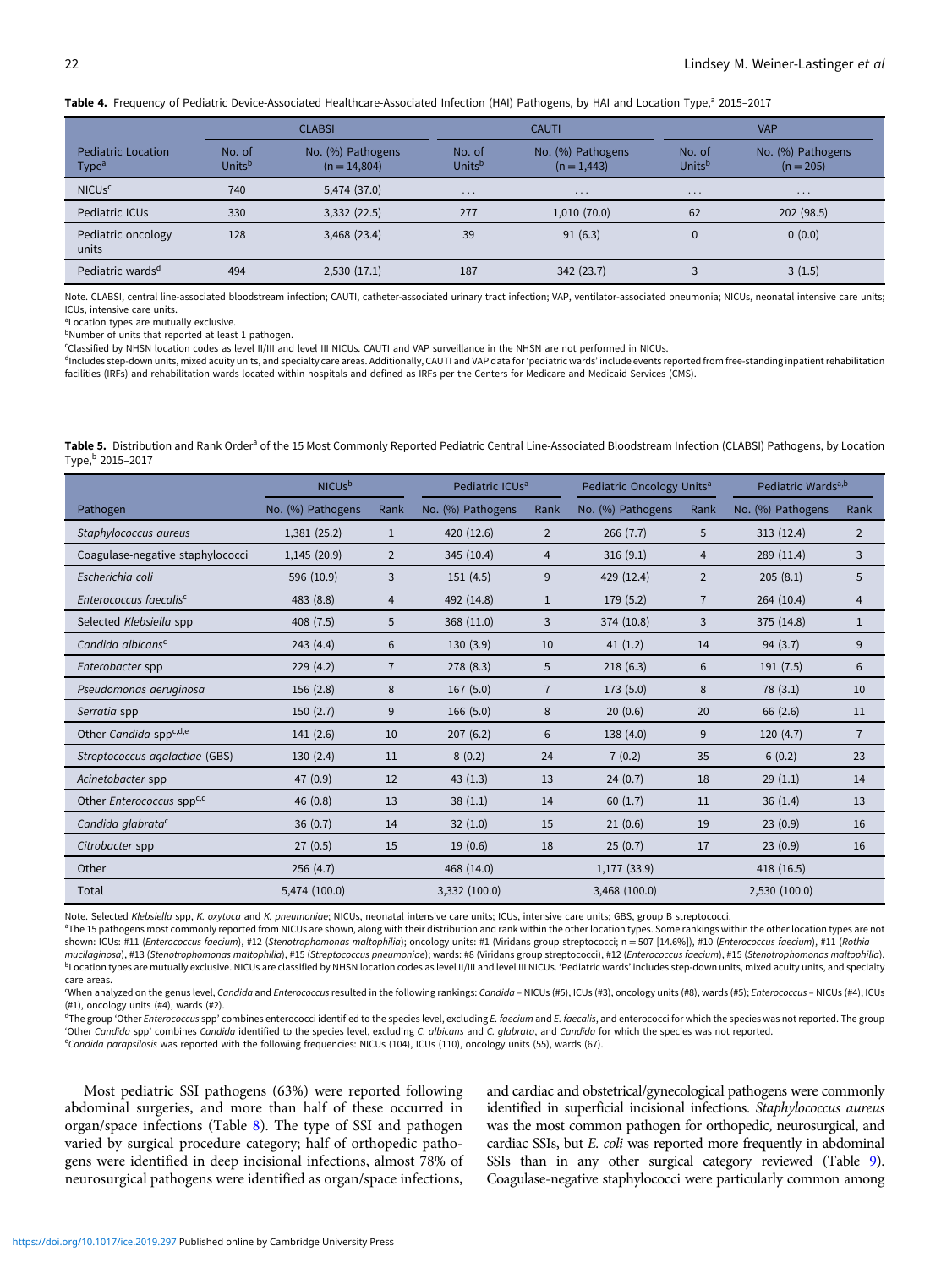<span id="page-4-0"></span>Table 6. Distribution and Rank Order of the 15 Most Commonly Reported Pediatric Catheter-Associated Urinary Tract Infection (CAUTI) Pathogens, 2015–2017

| Pathogen                             | No. (%) Pathogens | Rank           |
|--------------------------------------|-------------------|----------------|
| Escherichia coli                     | 459 (31.8)        | $\mathbf{1}$   |
| Pseudomonas aeruginosa               | 265 (18.4)        | $\overline{2}$ |
| Selected Klebsiella spp              | 164 (11.4)        | 3              |
| Enterobacter spp                     | 137 (9.5)         | 4              |
| Enterococcus faecalis <sup>a</sup>   | 113(7.8)          | 5              |
| Coagulase-negative staphylococci     | 71 (4.9)          | 6              |
| Other Enterococcus sppa,b            | 44 (3.0)          | $\overline{7}$ |
| Citrobacter spp                      | 30(2.1)           | 8              |
| Staphylococcus aureus                | 30(2.1)           | 8              |
| Proteus spp                          | 25(1.7)           | 10             |
| Enterococcus faecium <sup>a</sup>    | 24(1.7)           | 11             |
| Serratia spp                         | 22(1.5)           | 12             |
| Morganella spp                       | 16(1.1)           | 13             |
| Acinetobacter spp                    | 8(0.6)            | 14             |
| Pseudomonas fluorescens              | 4(0.3)            | 15             |
| Gram-negative bacilli, not specified | 4(0.3)            | 15             |
| Other                                | 27(1.9)           |                |
| Total                                | 1,443 (100.0)     |                |

Note. Selected Klebsiella spp. K. oxytoca and K. pneumoniae.

<sup>a</sup>When analyzed on the genus level, Enterococcus ranks #3.

<sup>b</sup>The group 'Other *Enterococcus* spp' combines enterococci identified to the species level, excluding E. faecium and E. faecalis, and enterococci for which the species was not reported.

SSIs following neurosurgical procedures (21%), second only to S. aureus (28%).

#### Percentage tested and percentage nonsusceptibility

Among pediatric CLABSIs, although AST results were reported for most gram-positive pathogens, <85% of many of the gram-negative pathogens were reported with selected susceptibility results (Table [10\)](#page-6-0). The percentage of pediatric CLABSI pathogens with nonsusceptibility varied by location type. The NICUs had the lowest %NS values for almost all phenotypes. For example, ESC nonsusceptibility in Klebsiella spp, E. coli, and P. aeruginosa, MDR E. coli and Enterobacter spp, and fluoroquinolone nonsusceptibility in P. aeruginosa were all statistically significantly lower in NICUs than in pediatric wards (eg, 8% of E. coli in NICUs were nonsusceptible to ESCs, compared with 23% in pediatric wards). Significant differences in CLABSI pathogen nonsusceptibility were not observed between pediatric ICUs and pediatric wards, except for carbapenem resistance among Klebsiella spp, which was significantly more prevalent in ICUs (3%) than in wards (1%). Pediatric oncology units tended to have a higher %NS compared with pediatric wards, such as E. faecium resistance to vancomycin (55% in oncology units vs 33% in wards).

For CAUTIs, the %NS did not vary by location type. We noted 2 exceptions: E. coli reported from pediatric wards had a higher %NS to fluoroquinolones (21%) compared with those reported from pediatric ICUs (18%), and had a statistically significantly higher percentage resistant to carbapenems (3%) compared with pediatric ICUs (0%) (data not shown). Overall, 21% of CAUTI E. coli were nonsusceptible to ESCs, and <1% were resistant to carbapenems

Table 7. Distribution and Rank Order of the 15 Most Commonly Reported Pediatric Ventilator-Associated Pneumonia (VAP) Pathogens, 2015–2017

| Pathogen                           | No. (%) Pathogens | Rank           |
|------------------------------------|-------------------|----------------|
| Staphylococcus aureus              | 47 (22.9)         | $\mathbf{1}$   |
| Pseudomonas aeruginosa             | 33(16.1)          | $\overline{2}$ |
| Selected Klebsiella spp            | 21(10.2)          | 3              |
| Serratia spp                       | 17(8.3)           | $\overline{4}$ |
| Haemophilus influenzae             | 14(6.8)           | 5              |
| Stenotrophomonas maltophilia       | 14(6.8)           | 5              |
| Enterobacter spp                   | 13(6.3)           | $\overline{7}$ |
| All Streptococcus spp <sup>a</sup> | 11(5.4)           | 8              |
| Escherichia coli                   | 8(3.9)            | 9              |
| Acinetobacter spp                  | 5(2.4)            | 10             |
| Moraxella catarrhalis              | 4(2.0)            | 11             |
| All Candida sppb                   | 3(1.5)            | 12             |
| Burkholderia cepacia               | 2(1.0)            | 13             |
| Citrobacter spp                    | 2(1.0)            | 13             |
| Human respiratory syncytial virus  | 2(1.0)            | 13             |
| Other                              | 9(4.4)            |                |
| Total                              | 205 (100.0)       |                |

Note. Selected Klebsiella spp, K. oxytoca and K. pneumoniae.

<sup>a</sup>The group 'All Streptococcus spp' aggregates all members of genus Streptococcus, including those not identified to the species level.

<sup>b</sup>The group 'Other Candida spp' combines Candida identified to the species level, excluding C. albicans and C. glabrata, and Candida for which the species was not reported. Candida can be reported to the NHSN as pediatric VAP pathogens when identified in lung tissue or pleural fluid, or in an immunocompromised patient when a matching Candida organism is identified from blood and a lower respiratory tract specimen. More information is available in the NHSN Patient Safety Component Protocol.

(Table [11\)](#page-7-0). Most VAP pathogen phenotypes had <20 pathogens tested; therefore, %NS values were not calculated.

Among SSIs, the %NS was calculated for all surgical categories combined, as well as for the 4 surgical categories with the highest pathogen volume. Orthopedic SSIs had a significantly higher %NS for ESC and fluoroquinolone nonsusceptible E. coli, and fluoroquinolone nonsusceptible P. aeruginosa, compared with abdominal SSIs (Table [12\)](#page-8-0). However, the percentage of S. aureus resistant to methicillin was significantly lower in orthopedic SSIs (19%) compared with abdominal SSIs (34%). Significant differences in %NS were not observed when comparing abdominal SSIs to neurosurgical SSIs, and too few pathogens were reported from cardiac SSIs to calculate a %NS for most phenotypes.

#### **Discussion**

Previous reports on pediatric HAIs are sparse, with many studies restricted to a few hospitals or a limited time period.<sup>[14](#page-10-0)–[16](#page-10-0)</sup> While many studies provide data on HAI incidence among pediatric patients, few focus on pathogens and antimicrobial resistance profiles. This report is an update of the NHSN's previous pediatric-specific HAI antimi-crobial resistance report,<sup>[2](#page-9-0)</sup> and it provides a summary of pathogens and AST data reported from >2,500 healthcare facilities. This report can be used by the pediatric infectious disease community and other pediatric or neonatal healthcare professionals, as well as by infection control and public health organizations, to inform prevention and antimicrobial stewardship policies that seek improvements in antimicrobial prescribing for pediatric patients.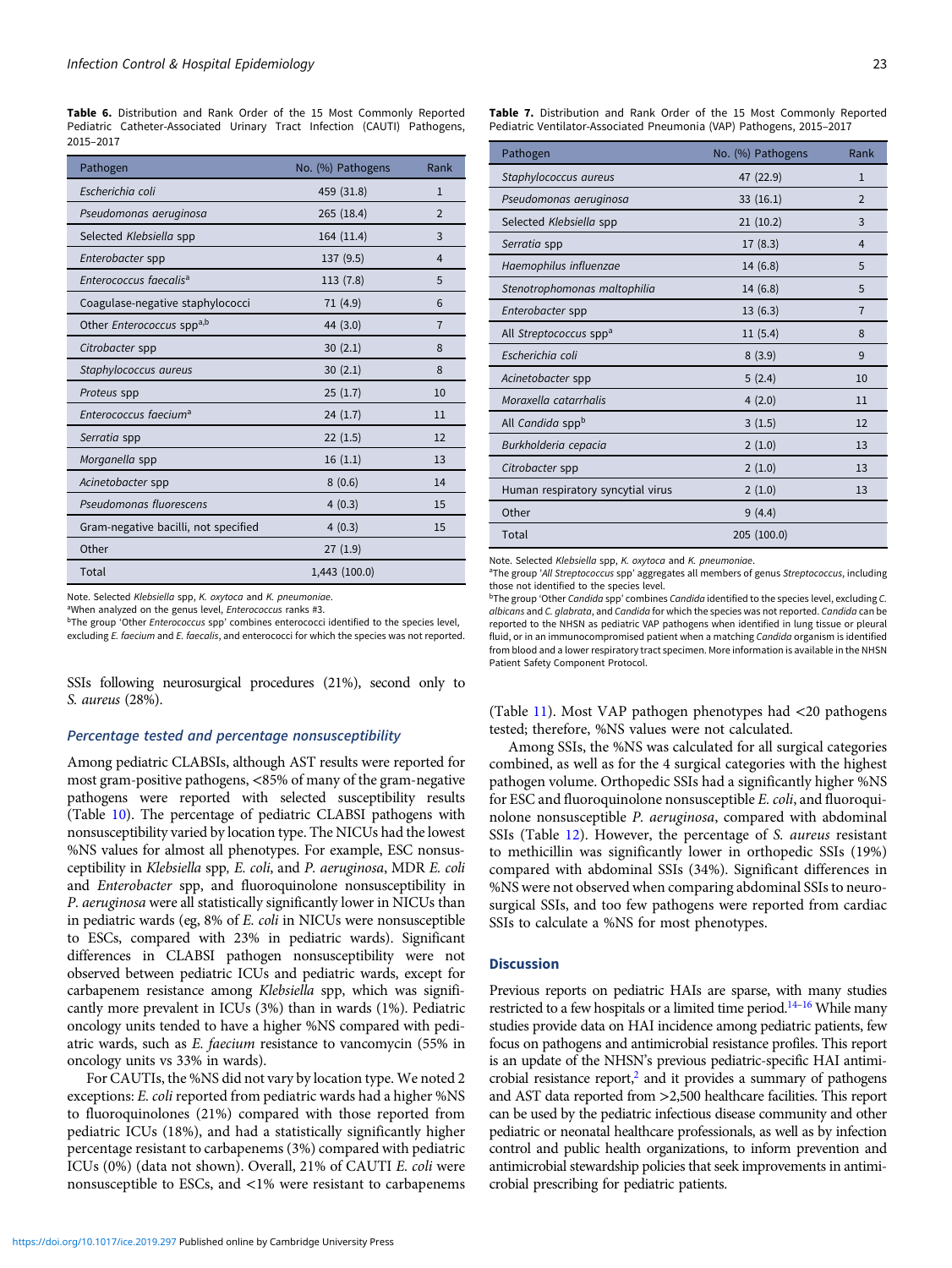<span id="page-5-0"></span>Table 8. Frequency and Types of Pediatric Surgical Site Infection (SSI) Pathogens, by Surgical Category, 2015-2017

|                            |                        | Specific Type of SSI     |              |                                    |  |  |  |  |  |  |  |  |
|----------------------------|------------------------|--------------------------|--------------|------------------------------------|--|--|--|--|--|--|--|--|
|                            |                        | No. of Pathogens (Row %) |              | All SSI Types,<br>No. of Pathogens |  |  |  |  |  |  |  |  |
| <b>Surgical Category</b>   | Superficial Incisional | Deep Incisional          | Organ/Space  | (Column %)                         |  |  |  |  |  |  |  |  |
| Abdominal <sup>a</sup>     | 688 (31.1)             | 158(7.1)                 | 1,369(61.8)  | 2,215(62.8)                        |  |  |  |  |  |  |  |  |
| Orthopedic <sup>b</sup>    | 148 (30.4)             | 266 (54.6)               | 73 (15.0)    | 487 (13.8)                         |  |  |  |  |  |  |  |  |
| Neurosurgical <sup>c</sup> | 44 (10.5)              | 49 (11.7)                | 326 (77.8)   | 419(11.9)                          |  |  |  |  |  |  |  |  |
| Cardiac <sup>d</sup>       | 142 (45.5)             | 48 (15.4)                | 122 (39.1)   | 312(8.8)                           |  |  |  |  |  |  |  |  |
| Ob/Gyn <sup>e</sup>        | 42(64.6)               | 13(20.0)                 | 10(15.4)     | 65(1.8)                            |  |  |  |  |  |  |  |  |
| Kidney <sup>t</sup>        | 4(23.5)                | 2(11.8)                  | 11(64.7)     | 17(0.5)                            |  |  |  |  |  |  |  |  |
| Vascularg                  | 4(57.1)                | 3(42.9)                  | 0(0.0)       | 7(0.2)                             |  |  |  |  |  |  |  |  |
| Breast surgery             | 3(75.0)                | 1(25.0)                  | 0(0.0)       | 4(0.1)                             |  |  |  |  |  |  |  |  |
| Total                      | 1,075(30.5)            | 540 (15.3)               | 1,911 (54.2) | 3,526 (100.0)                      |  |  |  |  |  |  |  |  |

Note. Ob/Gyn, obstetrical and gynecological.

aAppendix surgery, bile duct, liver, or pancreatic surgery, liver transplant, gallbladder surgery, colon surgery, gastric surgery, herniorrhaphy, small bowel surgery, spleen surgery, exploratory laparotomy, and rectal surgery.

b<sub>Open reduction of fracture, hip prosthesis, knee prosthesis, limb amputation, spinal fusion/refusion, and laminectomy.</sub>

c Craniotomy and ventricular shunt.

<sup>d</sup>Cardiac surgery, heart transplant, coronary artery bypass graft with chest incision with or without donor incision, pacemaker surgery, and thoracic surgery. e Cesarean section, abdominal hysterectomy, ovarian surgery, and vaginal hysterectomy.

f Kidney surgery and kidney transplant.

g Abdominal aortic aneurysm repair, shunt for dialysis, carotid endarterectomy, and peripheral vascular bypass surgery.

Table 9. Distribution and Rank Order of the 15 Most Commonly Reported Pediatric Surgical Site Infection (SSI) Pathogens, by Surgical Category,<sup>a</sup> 2015-2017

|                                    | All Surgery Types <sup>b</sup> |                | Abdominal <sup>c</sup> | Orthopedic <sup>d</sup> | Neurosurgical <sup>e</sup> | Cardiac <sup>f</sup> |
|------------------------------------|--------------------------------|----------------|------------------------|-------------------------|----------------------------|----------------------|
| Pathogen                           | No. (%) Pathogens              | Rank           | No. (%) Pathogens      | No. (%) Pathogens       | No. (%) Pathogens          | No. (%) Pathogens    |
| Staphylococcus aureus              | 622 (17.6)                     | $\mathbf{1}$   | 175 (7.9)              | 157 (32.2)              | 117 (27.9)                 | 152 (48.7)           |
| Escherichia coli                   | 616 (17.5)                     | $\overline{2}$ | 536 (24.2)             | 53(10.9)                | 15(3.6)                    | 5(1.6)               |
| Pseudomonas aeruginosa             | 292(8.3)                       | 3              | 181(8.2)               | 58 (11.9)               | 33(7.9)                    | 14(4.5)              |
| Coagulase-negative staphylococci   | 258(7.3)                       | $\overline{4}$ | 69(3.1)                | 34(7.0)                 | 86 (20.5)                  | 56 (17.9)            |
| Enterobacter spp                   | 236(6.7)                       | 5              | 150(6.8)               | 39 (8.0)                | 33(7.9)                    | 9(2.9)               |
| Enterococcus faecalis <sup>g</sup> | 199 (5.6)                      | 6              | 168 (7.6)              | 10(2.1)                 | 5(1.2)                     | 9(2.9)               |
| Viridans group streptococci        | 175(5.0)                       | $\overline{7}$ | 152(6.9)               | 3(0.6)                  | 12(2.9)                    | 7(2.2)               |
| Bacteroides spp                    | 171 (4.8)                      | 8              | 159(7.2)               | 9(1.8)                  | (0.0)                      | 0(0.0)               |
| Selected Klebsiella spp            | 138 (3.9)                      | 9              | 92(4.2)                | 17(3.5)                 | 17(4.1)                    | 8(2.6)               |
| Candida albicans <sup>g</sup>      | 91(2.6)                        | 10             | 74 (3.3)               | 10(2.1)                 | 3(0.7)                     | 3(1.0)               |
| Other Enterococcus sppg,h          | 90(2.6)                        | 11             | 85(3.8)                | 2(0.4)                  | 1(0.2)                     | 0(0.0)               |
| Serratia spp                       | 60(1.7)                        | 12             | 14(0.6)                | 18(3.7)                 | 16(3.8)                    | 10(3.2)              |
| Proteus spp                        | 45(1.3)                        | 13             | 19(0.9)                | 24(4.9)                 | 1(0.2)                     | 0(0.0)               |
| Enterococcus faecium <sup>g</sup>  | 42(1.2)                        | 14             | 39(1.8)                | 1(0.2)                  | 1(0.2)                     | 1(0.3)               |
| Citrobacter spp                    | 39(1.1)                        | 15             | 27(1.2)                | 7(1.4)                  | 2(0.5)                     | 2(0.6)               |
| Other Candida spp <sup>g,h</sup>   | 39(1.1)                        | 15             | 25(1.1)                | 1(0.2)                  | 9(2.1)                     | 3(1.0)               |
| Other                              | 413(11.7)                      |                | 250(11.3)              | 44 (9.0)                | 68 (16.2)                  | 33(10.6)             |
| Total                              | 3,526 (100.0)                  |                | 2,215 (100.0)          | 487 (100.0)             | 419 (100.0)                | 312 (100.0)          |

Note. Selected Klebsiella spp, K. oxytoca and K. pneumoniae.

<sup>a</sup>The 4 most commonly reported surgical categories by pathogen volume are shown.

 $b$ Consists of all NHSN pediatric operative procedure codes and is not limited to the 4 surgical categories shown in the table.

c Appendix surgery, bile duct, liver, or pancreatic surgery, liver transplant, gallbladder surgery, colon surgery, gastric surgery, herniorrhaphy, small bowel surgery, spleen surgery, exploratory laparotomy, and rectal surgery. The 2015-2017 Pediatric Antimicrobial Resistance Report Online Supplement contains pathogen distributions stratified by individual NHSN procedure code within the abdominal surgical category [\(https://www.cdc.gov/nhsn/datastat/index.html\)](https://www.cdc.gov/nhsn/datastat/index.html).

<sup>d</sup>Open reduction of fracture, hip prosthesis, knee prosthesis, limb amputation, spinal fusion/refusion, and laminectomy

e Craniotomy and ventricular shunt.

f Cardiac surgery, heart transplant, coronary artery bypass graft with chest incision with or without donor incision, pacemaker surgery, and thoracic surgery.

8When analyzed on the genus level, across all surgery types, *Enterococcus ranks #3* and Candida ranks #9.

hThe group 'Other Enterococcus spp' combines enterococci identified to the species level, excluding E. faecium and E. faecalis, and enterococci for which the species was not reported. The group 'Other Candida spp' combines Candida identified to the species level, excluding C. albicans and C. glabrata, and Candida for which the species was not reported.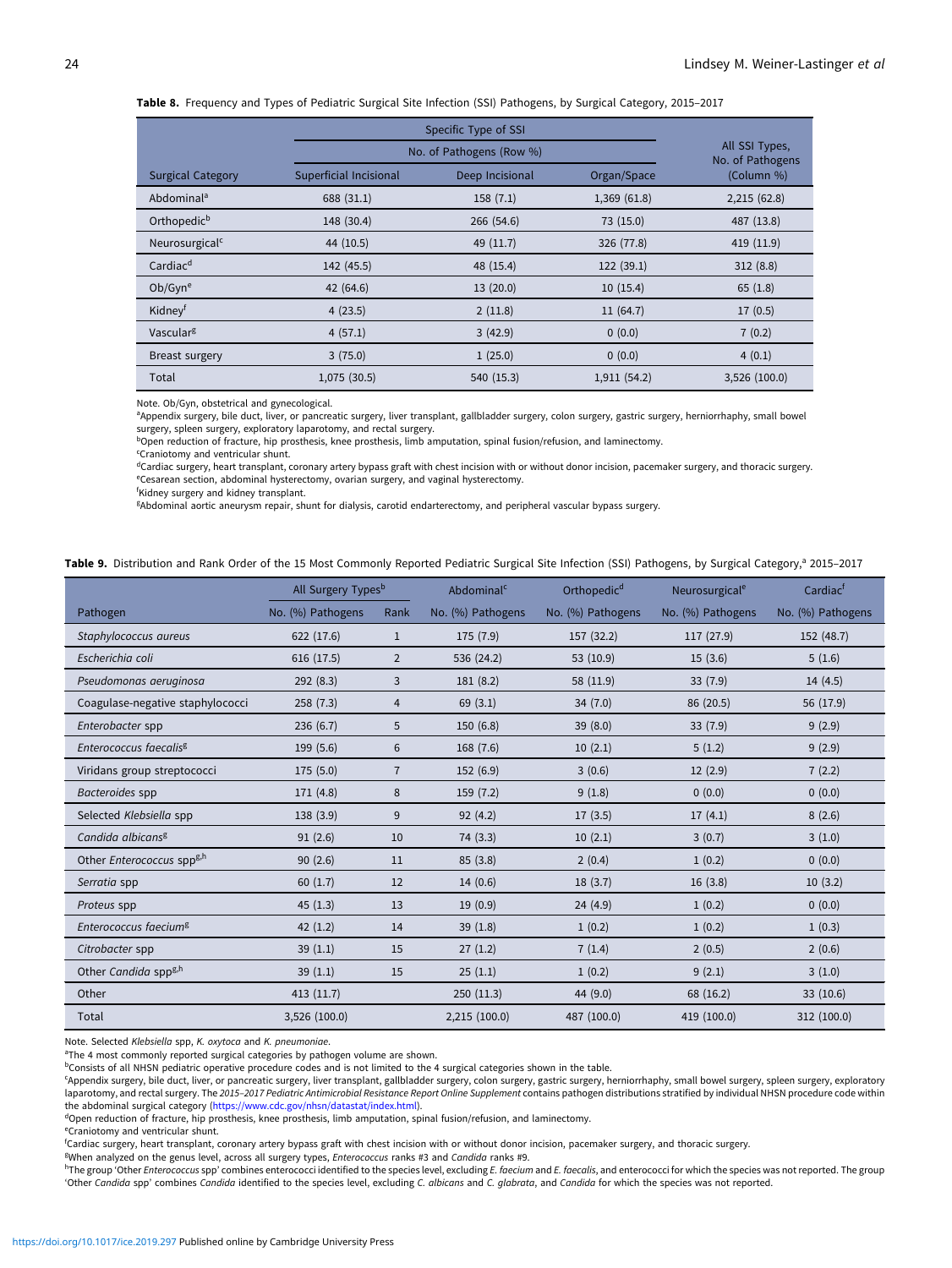<span id="page-6-0"></span>Table 10. Percentage of Pathogens Reported from Pediatric Central Line-Associated Bloodstream Infections (CLABSIs) that Tested Nonsusceptible<sup>a</sup> (NS) to Selected Antimicrobial Agents by Location Type, $b$  2015–2017

|                              | <b>NICUs</b> b  |                                |                      |                 | Pediatric ICUs        |                      |                 | <b>Pediatric Oncology Units</b> |                      | Pediatric Wards <sup>b</sup> |                                |                         |
|------------------------------|-----------------|--------------------------------|----------------------|-----------------|-----------------------|----------------------|-----------------|---------------------------------|----------------------|------------------------------|--------------------------------|-------------------------|
| Pathogen, Antimicrobial      | No.<br>Reported | $\frac{0}{0}$<br><b>Tested</b> | %<br>NS <sup>a</sup> | No.<br>Reported | $\%$<br><b>Tested</b> | %<br>NS <sup>a</sup> | No.<br>Reported | %<br><b>Tested</b>              | %<br>NS <sup>a</sup> | No.<br>Reported              | $\frac{9}{6}$<br><b>Tested</b> | $\%$<br>NS <sup>a</sup> |
| Staphylococcus aureus        | 1,381           |                                |                      | 420             |                       |                      | 266             |                                 |                      | 313                          |                                |                         |
| OX/CEFOX/METH (MRSA)         |                 | 92.8                           | 27.6                 |                 | 90.2                  | 31.1                 |                 | 91.0                            | 23.6                 |                              | 92.7                           | 26.2                    |
| <b>Enterococcus faecium</b>  | 12              |                                |                      | 92              |                       |                      | 117             |                                 |                      | 63                           |                                |                         |
| Vancomycin (VRE)             |                 | 91.7                           | $\cdots$             |                 | 91.3                  | 42.9                 |                 | 98.3                            | $54.8*$              |                              | 85.7                           | 33.3                    |
| <b>Enterococcus faecalis</b> | 483             |                                |                      | 492             |                       |                      | 179             |                                 |                      | 264                          |                                |                         |
| Vancomycin (VRE)             |                 | 92.8                           | 0.2                  |                 | 90.0                  | 0.2                  |                 | 90.5                            | 0.6                  |                              | 90.2                           | 0.0                     |
| Selected Klebsiella spp      | 408             |                                |                      | 368             |                       |                      | 374             |                                 |                      | 375                          |                                |                         |
| <b>ESCs</b>                  |                 | 85.5                           | $6.6*$               |                 | 88.6                  | 13.2                 |                 | 88.5                            | $22.7*$              |                              | 86.7                           | 12.0                    |
| Carbapenems (CRE)            |                 | 76.2                           | 0.0                  |                 | 82.1                  | $3.3*$               |                 | 80.2                            | $3.0*$               |                              | 73.9                           | 0.7                     |
| <b>MDR</b>                   |                 | 90.4                           | 1.6                  |                 | 92.1                  | 6.5                  |                 | 90.6                            | $10.3*$              |                              | 91.2                           | 4.1                     |
| Escherichia coli             | 596             |                                |                      | 151             |                       |                      | 429             |                                 |                      | 205                          |                                |                         |
| <b>ESCs</b>                  |                 | 84.6                           | $7.5^*$              |                 | 91.4                  | 22.5                 |                 | 93.5                            | $33.7*$              |                              | 82.4                           | 22.5                    |
| Carbapenems (CRE)            |                 | 74.0                           | 0.5                  |                 | 84.1                  | 2.4                  |                 | 87.4                            | 1.1                  |                              | 75.6                           | 0.6                     |
| FQs                          |                 | 78.2                           | 22.7                 |                 | 85.4                  | 25.6                 |                 | 87.4                            | $38.1*$              |                              | 84.9                           | 26.4                    |
| <b>MDR</b>                   |                 | 90.8                           | $3.3*$               |                 | 92.7                  | 12.1                 |                 | 93.5                            | $20.0*$              |                              | 88.8                           | 9.3                     |
| Enterobacter spp             | 229             |                                |                      | 278             |                       |                      | 218             |                                 |                      | 191                          |                                |                         |
| Cefepime                     |                 | 70.7                           | 4.9                  |                 | 85.3                  | 9.3                  |                 | 77.5                            | 14.2                 |                              | 79.1                           | 9.9                     |
| Carbapenems (CRE)            |                 | 82.5                           | 1.6                  |                 | 85.6                  | 3.4                  |                 | 83.0                            | 5.0                  |                              | 77.0                           | 2.7                     |
| MDR-2                        |                 | 89.5                           | $0.5*$               |                 | 92.4                  | 2.7                  |                 | 88.5                            | 6.7                  |                              | 92.1                           | 5.1                     |
| Pseudomonas aeruginosa       | 156             |                                |                      | 167             |                       |                      | 173             |                                 |                      | 78                           |                                |                         |
| <b>AMINOs</b>                |                 | 91.7                           | 7.0                  |                 | 94.6                  | 10.8                 |                 | 96.0                            | $4.2*$               |                              | 94.9                           | 12.2                    |
| ESCs-2                       |                 | 91.0                           | $7.0*$               |                 | 94.6                  | 22.2                 |                 | 95.4                            | 15.8                 |                              | 91.0                           | 16.9                    |
| FQ <sub>s</sub> -2           |                 | 76.3                           | $1.7*$               |                 | 88.6                  | 11.5                 |                 | 86.1                            | 13.4                 |                              | 91.0                           | 11.3                    |
| Carbapenems-2                |                 | 75.6                           | 5.1                  |                 | 85.0                  | 19.7                 |                 | 90.2                            | 16.7                 |                              | 79.5                           | 11.3                    |
| PIP/PIPTAZ                   |                 | 85.9                           | 5.2                  |                 | 83.8                  | 19.3                 |                 | 89.6                            | 15.5                 |                              | 83.3                           | 12.3                    |
| MDR-3                        |                 | 91.0                           | 2.8                  |                 | 94.6                  | 12.0                 |                 | 96.0                            | 6.0                  |                              | 93.6                           | 5.5                     |
| Acinetobacter spp            | 47              |                                |                      | 43              |                       |                      | 24              |                                 |                      | 29                           |                                |                         |
| Carbapenems-2                |                 | 72.3                           | 0.0                  |                 | 90.7                  | 2.6                  |                 | 70.8                            | .                    |                              | 72.4                           | 0.0                     |
| MDR-4                        |                 | 87.2                           | 4.9                  |                 | 100.0                 | 9.3                  |                 | 95.8                            | 13.0                 |                              | 86.2                           | 8.0                     |

Note. Selected Klebsiella spp, K. oxytoca and K. pneumoniae; NICUs, neonatal intensive care units; ICUs, intensive care units; OX/CEFOX/METH, oxacillin, cefoxitin, or methicillin; MRSA, methicillin-resistant Staphylococcus aureus; VRE, vancomycin-resistant Enterococcus; ESCs, extended-spectrum cephalosporins (cefepime, cefotaxime, ceftazidime, or ceftriaxone); CRE, carbapenem-resistant Enterobacteriaceae (imipenem, meropenem, doripenem, or ertapenem); MDR, multidrug-resistant (NS to 1 drug in at least 3 of the following classes: ESCs, FQs, AMINOs, carbapenems (R only), PIPTAZ); MDR-2, multidrug-resistant (NS to 1 drug in at least 3 of the following classes: cefepime, FQs, AMINOs, carbapenems (R only), PIPTAZ); FQs, fluoroquinolones (ciprofloxacin, levofloxacin, or moxifloxacin); AMINOs, aminoglycosides (amikacin, gentamicin, or tobramycin); ESCs-2, extended-spectrum cephalosporins (cefepime or ceftazidime); FQs-2, fluoroquinolones (ciprofloxacin or levofloxacin); PIP, piperacillin; PIPTAZ, piperacillin/tazobactam; Carbapenems-2, imipenem, meropenem, or doripenem; MDR-3, multidrug-resistant (NS to 1 drug in at least 3 of the following classes: ESCs-2, FQs-2, AMINOs, carbapenems-2, PIP/PIPTAZ); MDR-4, multidrug-resistant (NS to 1 drug in at least 3 of the following classes: ESCs-2, FQs-2, AMINOs, carbapenems-2, PIP/PIPTAZ, ampicillin/sulbactam).

\*Statistically significantly different than %NS in pediatric wards;  $P < 0.05$ .

a MRSA, VRE, and CRE data are presented as %R (ie, includes only those pathogens that tested resistant). All other phenotypes are shown as %NS (ie, includes pathogens that tested intermediate or resistant). This metric is only calculated when at least 20 isolates have been tested.

<sup>b</sup>Location types are mutually exclusive. NICUs are classified by NHSN location codes as level II/III and level III NICUs. 'Pediatric wards' includes step-down units, mixed acuity units, and specialty care areas.

Overall, 60% of pathogens included in this analysis were reported from general acute-care hospitals. Because of federal reporting requirements for participation in the Centers for Medicare and Medicaid Services (CMS) Quality Reporting Programs (QRPs),<sup>[17](#page-10-0)-[19](#page-10-0)</sup> nearly all general acute-care hospitals in the United States use the NHSN to identify and report HAIs.

The CMS Hospital Inpatient QRP requires general acute-care hospitals to report CLABSIs and CAUTIs to the NHSN that occur in adult, pediatric, and neonatal ICUs, and in 2015, this requirement was extended to adult and pediatric medical, surgical, and medical/surgical wards. Compared with the prior report, $2$  a larger proportion of CLABSI and CAUTI pathogens in this analysis were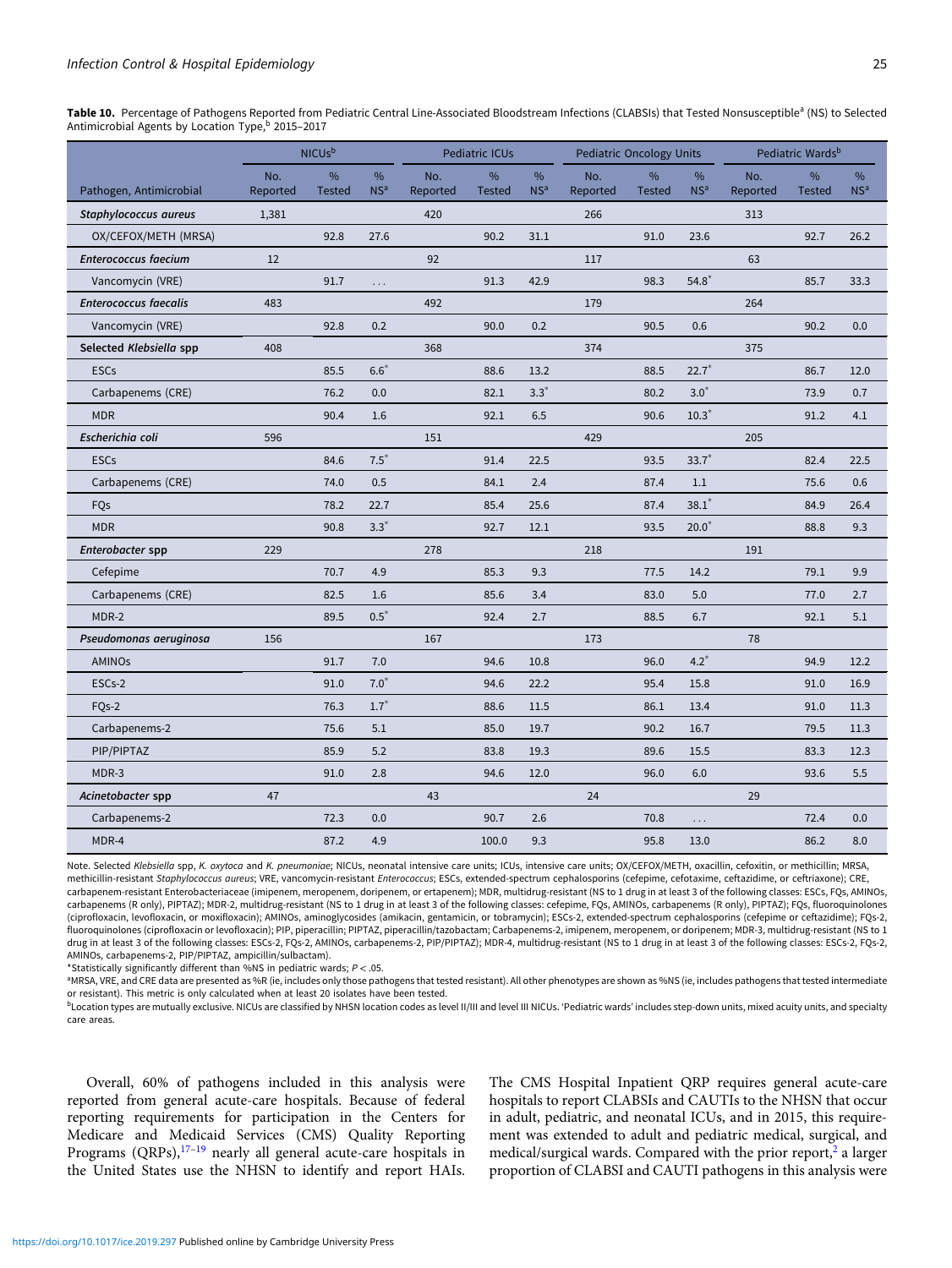|                              |              | <b>CAUTI</b> <sup>b</sup> |                  |              | <b>VAP<sup>c</sup></b> |                  |
|------------------------------|--------------|---------------------------|------------------|--------------|------------------------|------------------|
| Pathogen, Antimicrobial      | No. Reported | % Tested                  | %NS <sup>a</sup> | No. Reported | % Tested               | %NS <sup>a</sup> |
| Staphylococcus aureus        | 30           |                           |                  | 47           |                        |                  |
| OX/CEFOX/METH (MRSA)         |              | 93.3                      | 25.0             |              | 87.2                   | 34.1             |
| <b>Enterococcus faecium</b>  | 24           |                           |                  | N/A          |                        |                  |
| Vancomycin (VRE)             |              | 95.8                      | 87.0             |              |                        |                  |
| <b>Enterococcus faecalis</b> | 113          |                           |                  | N/A          |                        |                  |
| Vancomycin (VRE)             |              | 87.6                      | 0.0              |              |                        |                  |
| Selected Klebsiella spp      | 164          |                           |                  | 21           |                        |                  |
| <b>ESCs</b>                  |              | 89.0                      | 17.8             |              | 100.0                  | 9.5              |
| Carbapenems (CRE)            |              | 70.1                      | 0.9              |              | 66.7                   | .                |
| <b>MDR</b>                   |              | 91.5                      | 8.0              |              | 100.0                  | 4.8              |
| Escherichia coli             | 459          |                           |                  | $\,8\,$      |                        |                  |
| <b>ESCs</b>                  |              | 88.0                      | 21.3             |              | 87.5                   | $\cdots$         |
| Carbapenems (CRE)            |              | 69.7 <sup>d</sup>         | 0.9              |              | 87.5                   | $\cdots$         |
| FQs                          |              | 85.4                      | 19.1             |              | 100.0                  | $\cdots$         |
| <b>MDR</b>                   |              | 91.1                      | 5.5              |              | 87.5                   | $\cdots$         |
| Enterobacter spp             | 137          |                           |                  | 13           |                        |                  |
| Cefepime                     |              | 77.4                      | 15.1             |              | 61.5                   | $\cdots$         |
| Carbapenems (CRE)            |              | 74.5                      | 6.9              |              | 69.2                   | $\cdots$         |
| MDR-2                        |              | 91.2                      | 11.2             |              | 92.3                   | $\cdots$         |
| Pseudomonas aeruginosa       | 265          |                           |                  | 33           |                        |                  |
| AMINOs                       |              | 97.4                      | 11.2             |              | 100.0                  | 9.1              |
| ESC <sub>s</sub> -2          |              | 96.2                      | 18.8             |              | 100.0                  | 18.2             |
| FQs-2                        |              | 88.3                      | 15.0             |              | 87.9                   | 13.8             |
| Carbapenems-2                |              | 73.6                      | 14.4             |              | 93.9                   | 16.1             |
| PIP/PIPTAZ                   |              | 86.0                      | 13.2             |              | 93.9                   | 12.9             |
| MDR-3                        |              | 96.2                      | 7.8              |              | 100.0                  | 6.1              |
| Acinetobacter spp            | $\,8\,$      |                           |                  | 5            |                        |                  |
| Carbapenems-2                |              | 75.0                      | $\cdots$         |              | 100.0                  | .                |
| MDR-4                        |              | 87.5                      | $\cdots$         |              | 100.0                  | $\cdots$         |

<span id="page-7-0"></span>Table 11. Percentage of Pathogens Reported from Pediatric Catheter-Associated Urinary Tract Infections (CAUTIs) and Ventilator-Associated Pneumonias (VAPs) that Tested Nonsusceptible<sup>a</sup> (NS) to Selected Antimicrobial Agents, 2015–2017

Note. Selected Klebsiella spp, K. oxytoca and K. pneumoniae; OX/CEFOX/METH, oxacillin, cefoxitin, or methicillin; MRSA, methicillin-resistant Staphylococcus aureus; VRE, vancomycin-resistant Enterococcus; ESCs, extended-spectrum cephalosporins (cefepime, cefotaxime, ceftazidime, or ceftriaxone); CRE, carbapenem-resistant Enterobacteriaceae (imipenem, meropenem, doripenem, or ertapenem); MDR, multidrug-resistant (NS to 1 drug in at least 3 of the following classes: ESCs, FQs, AMINOs, carbapenems (R only), PIPTAZ); MDR-2, multidrug-resistant (NS to 1 drug in at least 3 of the following classes: cefepime, FQs, AMINOs, carbapenems (R only), PIPTAZ); FQs, fluoroquinolones (ciprofloxacin, levofloxacin, or moxifloxacin); AMINOs, aminoglycosides (amikacin, gentamicin, or tobramycin); ESCs-2, extended-spectrum cephalosporins (cefepime or ceftazidime); FQs-2, fluoroquinolones (ciprofloxacin or levofloxacin); PIP, piperacillin; PIPTAZ, piperacillin/tazobactam; Carbapenems-2, imipenem, meropenem, or doripenem; MDR-3, multidrug-resistant (NS to 1 drug in at least 3 of the following classes: ESCs-2, FQs-2, AMINOs, carbapenems-2, PIP/PIPTAZ); MDR-4, multidrug-resistant (NS to 1 drug in at least 3 of the following classes: ESCs-2, FQs-2, AMINOs, carbapenems-2, PIP/PIPTAZ, ampicillin/sulbactam). <sup>a</sup>MRSA, VRE, and CRE data are presented as %R (ie, includes only those pathogens that tested resistant). All other phenotypes are shown as %NS (ie, includes pathogens that tested intermediate or resistant). This metric is only calculated when at least 20 isolates have been tested.

bAlmost no statistically significant differences in CAUTI %NS were observed across pediatric location types. Therefore, all locations have been combined.

<-99% of pediatric VAP pathogens were reported from a pediatric intensive care unit. VRE data are not shown for VAP because Enterococcus spp are typically excluded from VAP surveillance. <sup>d</sup>If the percentage tested is <70%, caution should be used when interpreting the %NS.

reported from pediatric wards due to the expanded reporting requirements. In addition, acute-care hospitals participating in the Hospital Inpatient QRP are required to perform surveillance for select SSIs. Any SSI occurring in a pediatric patient following a colon surgery is reported to the NHSN. Pediatric VAPs are not required to be reported under any CMS QRP; thus, they are reported to the NHSN either voluntarily or in response to a state or local reporting mandate.

Approximately 40% of pathogens in this analysis were reported from designated children's hospitals. Although children's hospitals are not included in any CMS QRP and are not federally required to report HAI data to the NHSN, 92 children's hospitals were performing HAI surveillance in the NHSN between 2015 and 2017, representing almost all children's hospitals in the nation. Overall, due to the NHSN's scope of data collection and the magnitude of facilities participating in pediatric HAI surveillance, this report offers the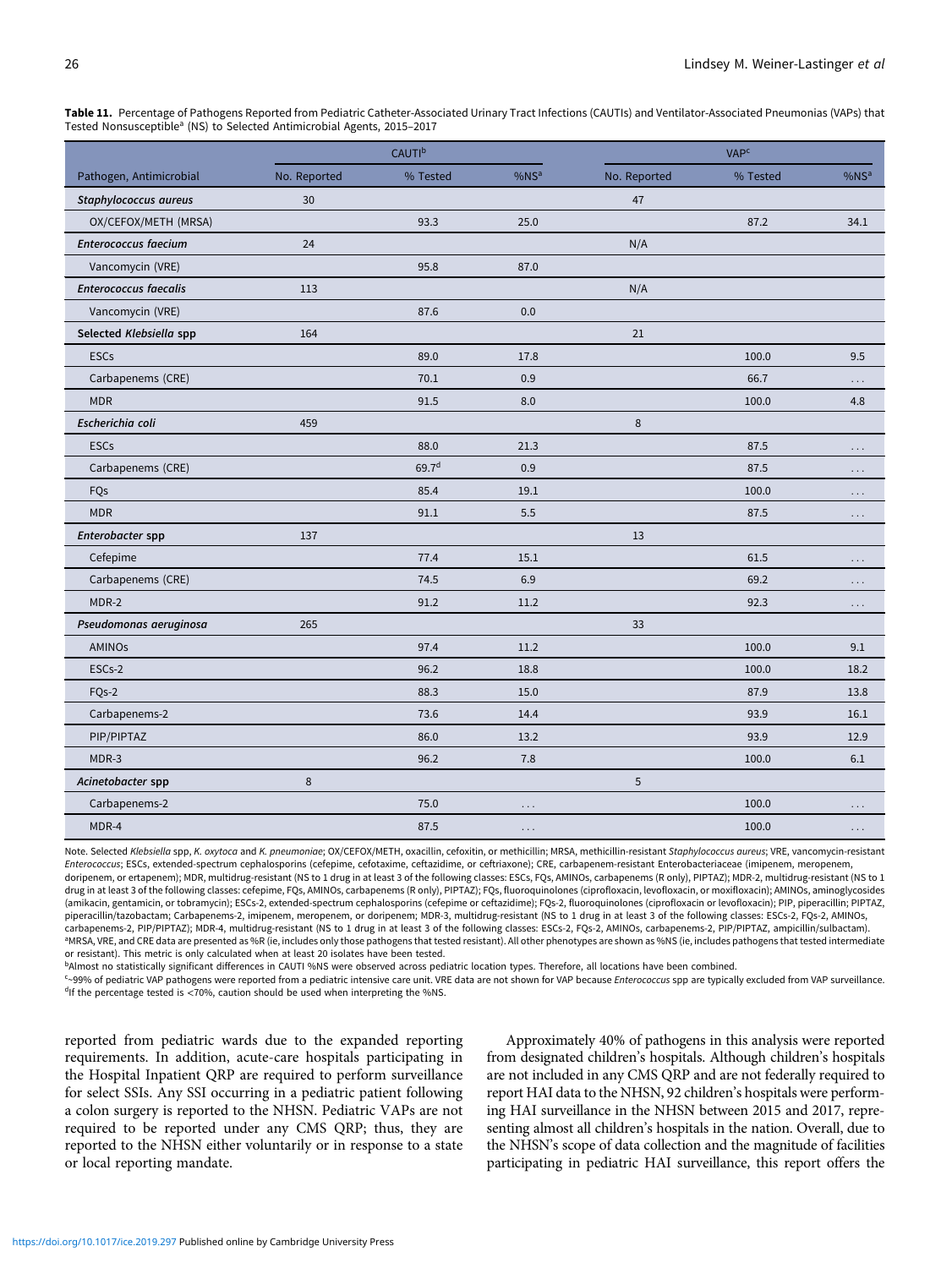<span id="page-8-0"></span>Table 12. Percentage of Pathogens Reported from Pediatric Surgical Site Infections (SSIs) that Tested Nonsusceptible<sup>a</sup> (NS) to Selected Antimicrobial Agents, by Surgical Category<sup>b</sup>, 2015-2017

|                                                  |                        | All Surgery Types <sup>c</sup> |                      |                        | Abdominal <sup>d</sup> |                      |                        | Orthopedic <sup>e</sup> |                      |                        | Neurosurgicalf    |                      |                 | Cardiac <sup>g</sup> |                      |
|--------------------------------------------------|------------------------|--------------------------------|----------------------|------------------------|------------------------|----------------------|------------------------|-------------------------|----------------------|------------------------|-------------------|----------------------|-----------------|----------------------|----------------------|
|                                                  | No.<br>Reported Tested | $\%$                           | %<br>NS <sup>a</sup> | No.<br>Reported Tested | %                      | %<br>NS <sup>a</sup> | No.<br>Reported Tested | $\%$                    | %<br>NS <sup>a</sup> | No.<br>Reported Tested | $\%$              | %<br>NS <sup>a</sup> | No.<br>Reported | $\%$<br>Tested       | %<br>NS <sup>a</sup> |
| Pathogen, Antimicrobial<br>Staphylococcus aureus | 622                    |                                |                      | 175                    |                        |                      | 157                    |                         |                      | 117                    |                   |                      | 152             |                      |                      |
| OX/CEFOX/METH (MRSA)                             |                        | 93.1                           | 27.3                 |                        | 97.7                   | 33.9                 |                        | 90.4                    | $19.0*$              |                        | 91.5              | 28.0                 |                 | 91.4                 | 25.2                 |
| <b>Enterococcus faecium</b>                      | 42                     |                                |                      | 39                     |                        |                      | $\mathbf{1}$           |                         |                      | $\mathbf{1}$           |                   |                      | $\mathbf{1}$    |                      |                      |
| Vancomycin (VRE)                                 |                        | 97.6                           | 24.4                 |                        | 97.4                   | 26.3                 |                        | 100.0                   |                      |                        | 100.0             |                      |                 | 100.0                |                      |
| <b>Enterococcus faecalis</b>                     | 199                    |                                |                      | 168                    |                        |                      | 10                     |                         |                      | 5                      |                   | $\cdots$             | 9               |                      |                      |
| Vancomycin (VRE)                                 |                        | 94.0                           | 1.1                  |                        | 94.0                   | 1.3                  |                        | 100.0                   |                      |                        | 100.0             |                      |                 | 77.8                 |                      |
| Selected Klebsiella spp                          | 138                    |                                |                      | 92                     |                        |                      | 17                     |                         | $\sim$               | 17                     |                   | $\sim$               | 8               |                      | $\mathbf{1}$         |
| <b>ESCs</b>                                      |                        | 85.5                           | 16.1                 |                        | 82.6                   | 17.1                 |                        | 82.4                    |                      |                        | 100.0             |                      |                 | 87.5                 |                      |
|                                                  |                        | 78.3                           | 0.9                  |                        | 80.4                   | 1.4                  |                        | 70.6                    | $\cdots$             |                        | 82.4              | $\cdots$             |                 | 62.5                 | $\cdots$             |
| Carbapenems (CRE)                                |                        |                                |                      |                        |                        |                      |                        |                         | $\cdots$             |                        |                   | .                    |                 |                      | $\cdots$             |
| <b>MDR</b><br>Escherichia coli                   |                        | 92.8                           | 6.3                  |                        | 94.6                   | 6.9                  | 53                     | 94.1                    |                      |                        | 88.2              | $\cdots$             | 5               | 75.0                 | $\cdots$             |
|                                                  | 616                    |                                |                      | 536                    |                        |                      |                        |                         |                      | 15                     |                   |                      |                 |                      |                      |
| <b>ESCs</b>                                      |                        | 80.0                           | 15.6                 |                        | 78.9                   | 12.8                 |                        | 94.3                    | $34.0^*$             |                        | 73.3              | $\ldots$             |                 | 100.0                | $\sim$               |
| Carbapenems (CRE)                                |                        | 70.9                           | 0.2                  |                        | 70.9                   | 0.3                  |                        | 81.1                    | 0.0                  |                        | 66.7              | $\cdots$             |                 | 40.0                 | $\cdots$             |
| FQs                                              |                        | 85.9                           | 15.3                 |                        | 87.7                   | 14.5                 |                        | 86.8                    | $28.3*$              |                        | 26.7              | $\cdots$             |                 | 80.0                 | $\cdots$             |
| <b>MDR</b>                                       |                        | 91.6                           | 4.3                  |                        | 92.0                   | 4.3                  |                        | 94.3                    | 6.0                  |                        | 66.7              | $\cdots$             |                 | 100.0                | $\ldots$             |
| Enterobacter spp                                 | 236                    |                                |                      | 150                    |                        |                      | 39                     |                         |                      | 33                     |                   |                      | 9               |                      |                      |
| Cefepime                                         |                        | 72.9                           | 4.1                  |                        | 78.7                   | 5.9                  |                        | 59.0 <sup>h</sup>       | 0.0                  |                        | 66.7 <sup>h</sup> | 0.0                  |                 | 55.6                 | $\cdots$             |
| Carbapenems (CRE)                                |                        | 74.2                           | 3.4                  |                        | 80.0                   | 4.2                  |                        | 59.0 <sup>h</sup>       | 0.0                  |                        | 72.7              | 4.2                  |                 | 55.6                 | $\ldots$             |
| MDR-2                                            |                        | 89.4                           | 0.5                  |                        | 94.7                   | 0.7                  |                        | 79.5                    | 0.0                  |                        | 81.8              | 0.0                  |                 | 77.8                 |                      |
| Pseudomonas aeruginosa                           | 292                    |                                |                      | 181                    |                        |                      | 58                     |                         |                      | 33                     |                   |                      | 14              |                      |                      |
| <b>AMINOs</b>                                    |                        | 97.9                           | 6.3                  |                        | 98.9                   | 6.7                  |                        | 98.3                    | 5.3                  |                        | 93.9              | 9.7                  |                 | 100.0                | $\sim$ $\sim$ $\sim$ |
| ESCs-2                                           |                        | 97.9                           | 16.8                 |                        | 97.8                   | 15.3                 |                        | 98.3                    | 19.3                 |                        | 97.0              | 18.8                 |                 | 100.0                | $\cdots$             |
| FQs-2                                            |                        | 87.3                           | 3.5                  |                        | 91.7                   | 1.2                  |                        | 91.4                    | $9.4*$               |                        | 54.5              | $\cdots$             |                 | 92.9                 | $\cdots$             |
| Carbapenems-2                                    |                        | 78.8                           | 5.7                  |                        | 80.1                   | 5.5                  |                        | 75.9                    | 4.5                  |                        | 75.8              | 8.0                  |                 | 85.7                 | $\ldots$             |
| PIP/PIPTAZ                                       |                        | 82.9                           | 6.6                  |                        | 86.7                   | 5.7                  |                        | 79.3                    | 4.3                  |                        | 66.7 <sup>h</sup> | 9.1                  |                 | 85.7                 | .                    |
| MDR-3                                            |                        | 97.9                           | 2.1                  |                        | 98.3                   | 1.7                  |                        | 98.3                    | 3.5                  |                        | 93.9              | 0.0                  |                 | 100.0                | $\cdots$             |
| Acinetobacter spp                                | 20                     |                                |                      | 6                      |                        |                      | 3                      |                         |                      | $\overline{7}$         |                   |                      | $\mathbf{1}$    |                      |                      |
| Carbapenems-2                                    |                        | 70.0                           | .                    |                        | 83.3                   | and a                |                        | 0.0                     | and a                |                        | 85.7              | a la                 |                 | 100.0                | $\sim$               |
| MDR-4                                            |                        | 95.0                           | $\ddotsc$            |                        | 100.0                  |                      |                        | 100.0                   | $\ddotsc$            |                        | 100.0             |                      |                 | 100.0                | $\cdots$             |

Note. Selected Klebsiella spp, K. oxytoca and K. pneumoniae; OX/CEFOX/METH, oxacillin, cefoxitin, or methicillin; MRSA, methicillin-resistant Staphylococcus aureus; VRE, vancomycin-resistant Enterococcus; ESCs, extended-spectrum cephalosporins (cefepime, cefotaxime, ceftazidime, or ceftriaxone); CRE, carbapenem-resistant Enterobacteriaceae (imipenem, meropenem, doripenem, or ertapenem); MDR, multidrug-resistant (NS to 1 drug in at least 3 of the following classes: ESCs, FQs, AMINOs, carbapenems (R only), PIPTAZ); MDR-2, multidrug-resistant (NS to 1 drug in at least 3 of the following classes: cefepime, FQs, AMINOs, carbapenems (R only), PIPTAZ); FQs, fluoroquinolones (ciprofloxacin, levofloxacin, or moxifloxacin); AMINOs, aminoglycosides (amikacin, gentamicin, or tobramycin); ESCs-2, extended-spectrum cephalosporins (cefepime or ceftazidime); FQs-2, fluoroquinolones (ciprofloxacin or levofloxacin); PIP, piperacillin; PIPTAZ, piperacillin/tazobactam; Carbapenems-2, imipenem, meropenem, or doripenem; MDR-3, multidrug-resistant (NS to 1 drug in at least 3 of the following classes: ESCs-2, FQs-2, AMINOs, carbapenems-2, PIP/PIPTAZ); MDR-4, multidrug-resistant (NS to 1 drug in at least 3 of the following classes: ESCs-2, FQs-2, AMINOs, carbapenems-2, PIP/PIPTAZ, ampicillin/sulbactam).  $*$ Statistically significantly different than %NS among abdominal SSIs;  $P < .05$ .

<sup>a</sup>MRSA, VRE, and CRE data are presented as %R (ie, includes only those pathogens that tested resistant). All other phenotypes are shown as %NS (ie, includes pathogens that tested intermediate or resistant). This metric is only calculated when at least 20 isolates have been tested.

<sup>b</sup>The 4 most commonly reported surgical categories by pathogen volume are shown.

c Consists of all NHSN pediatric operative procedure codes and is not limited to the 4 surgical categories shown in the table.

dAppendix surgery, bile duct, liver, or pancreatic surgery, liver transplant, gallbladder surgery, colon surgery, gastric surgery, herniorrhaphy, small bowel surgery, spleen surgery, exploratory laparotomy, and rectal surgery.

e Open reduction of fracture, hip prosthesis, knee prosthesis, limb amputation, spinal fusion/refusion, and laminectomy.

f Craniotomy and ventricular shunt.

<sup>g</sup>Cardiac surgery, heart transplant, coronary artery bypass graft with chest incision with or without donor incision, pacemaker surgery, and thoracic surgery.

h<sub>If</sub> the percentage tested is <70%, caution should be used when interpreting the %NS.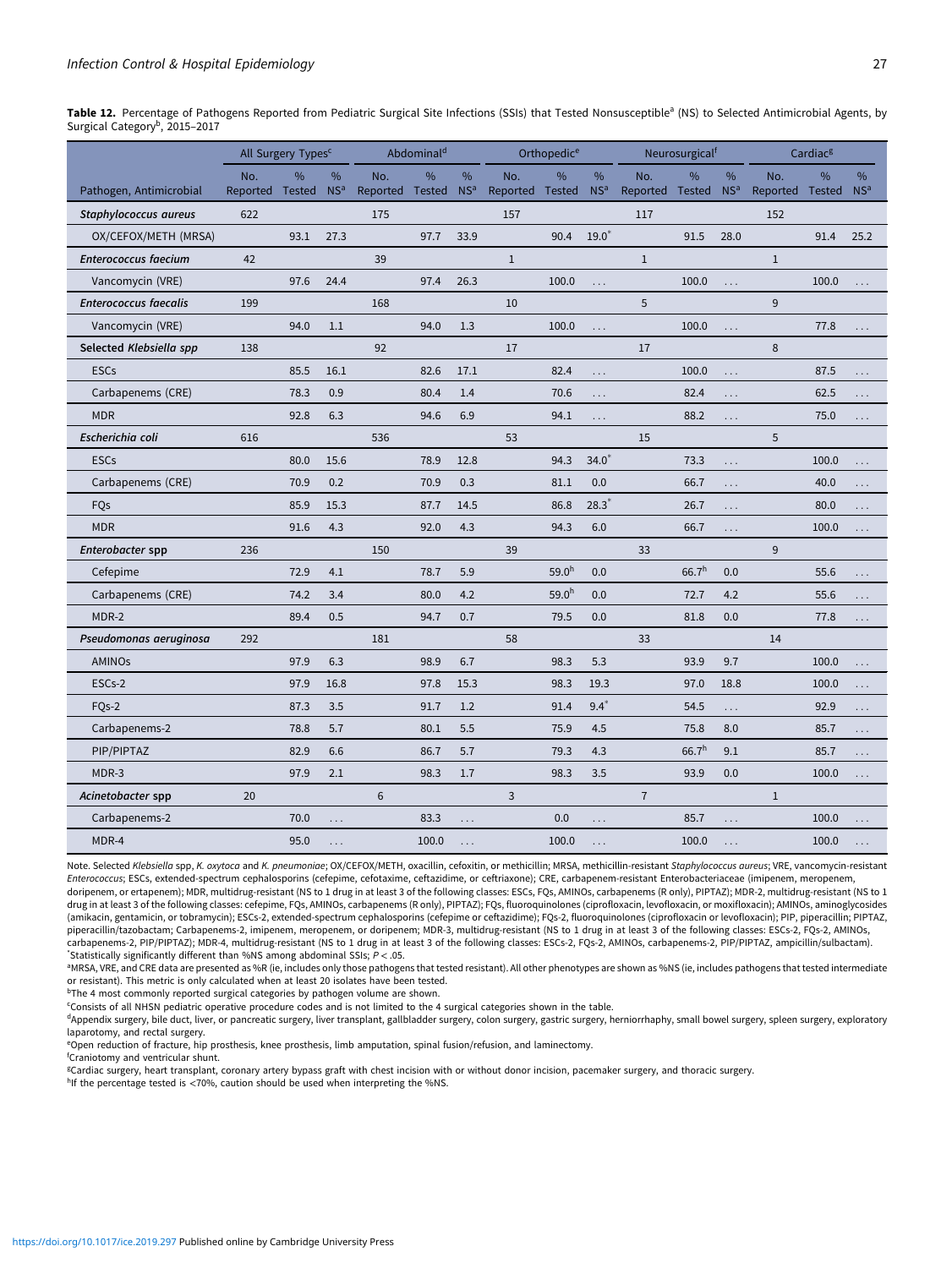<span id="page-9-0"></span>most comprehensive summary available of pediatric HAI pathogens and their antimicrobial resistance profiles.

The CLABSI pathogens varied by location type and were particularly distinctive among infections reported from pediatric oncology units. Viridans group streptococci and  $E$ . *coli* were the 2 most commonly reported CLABSI pathogens in pediatric oncology units, but in accordance with previous findings, S. aureus and/or coagulasenegative staphylococci were commonly reported from NICUs and pediatric ICUs. $2,15$  $2,15$  Viridans group streptococci and E. coli were also common CLABSI pathogens in adult oncology units and can be attributed to mucosal barrier injury frequently experienced by oncology patients exposed to cytotoxic chemotherapy.7[,20](#page-10-0) In 2015–2017, the 3 most commonly reported pediatric CAUTI and VAP pathogens remained consistent with the results from  $2011-2014^2$ ; E. coli accounted for almost 32% of CAUTI pathogens and S. aureus accounted for 23% of VAP pathogens.

In general, the pathogens associated with pediatric HAIs were less likely to have antimicrobial resistance phenotypes than pathogens from adult HAIs.<sup>7</sup> This finding may be due to pediatric patients' lower exposures to healthcare settings and antimicrobials than adult patients over time.<sup>2</sup> Within pediatric CLABSI data, the %NS varied by location type with NICU pathogens having a significantly lower %NS, and pediatric oncology pathogens having a higher %NS, than most pathogens from pediatric wards. Particularly for most CLABSI E. coli and Klebsiella spp phenotypes, nonsusceptibility was significantly higher in pediatric oncology units than general pediatric wards (eg, 20% of E. coli were MDR in oncology units, compared with 9% in pediatric wards). The opposite finding was seen among adult CLABSI data, in which adult oncology units tended to have a lower %NS for most Klebsiella spp, P. aeruginosa, and Acinetobacter spp phenotypes compared with adult wards.<sup>7</sup> Although it is not clear why these findings would differ between adult and pediatric settings, differences in underlying illnesses, healthcare exposures, and overall antimicrobial exposures may be explanatory factors.

The sparsity of data reported to the NHSN for some CAUTI and most VAP resistance profiles limits the extent to which these data can be analyzed and interpreted. Select pathogens of interest were rarely identified in SSIs following neurosurgical and cardiac procedures, and in many cases, we were not able to calculate a % NS. Also, ESC nonsusceptibility in E. coli was notably high among pediatric orthopedic SSIs (34%). This percentage was higher than the %NS for all surgical categories combined (16%), and higher than the corresponding %NS among adult patients  $(17%)$ .<sup>7</sup> The total number of E. coli reported from pediatric orthopedic SSIs was low (53 E.coli pathogens reported). Thus, the high %NS could be the result of low precision in the data, or may be related to differences between pediatric patients undergoing orthopedic procedures compared with other surgery types and compared with adult patients undergoing orthopedic procedures.

Our report has several limitations. All NHSN data are selfreported, and the validation of HAI, pathogen, and AST results is limited to what healthcare facilities, state health departments, and CMS validate. Typically, pathogen and AST results are not the focus of these validation efforts. This report applies only to NHSNdefined HAIs and does not account for any community-acquired infections or antimicrobial resistance that occurs outside of an inpatient healthcare facility. Differences may exist between facilities or laboratories in their testing practices, reporting methods, and breakpoint interpretations, which cannot be accounted for in this analysis. In addition, the low volume of pediatric pathogens reported for certain location types or surgical categories, and the low percentage of gram-negative pathogens reported with AST results, make the interpretation of these data difficult. When the percentage of pathogens tested for susceptibility is <70%, caution should be used when interpreting the resulting %NS. Furthermore, the phenomenon of "selective reporting" can cause some pathogens to be reported to the NHSN as "not tested" to certain drugs due to suppression rules in place as part of antimicrobial stewardship efforts. Although this may have resulted in a slight underestimation of the national percentage tested and overestimation of the national %NS, the impact of selective reporting has been thoroughly assessed in a separate report and was deemed to have a minimal impact on national data.7

In conclusion, national data on the epidemiology of resistant pathogens associated with pediatric HAIs provide a useful resource for the pediatric healthcare community that can aid in target setting by antimicrobial stewardship programs and provide guidance for HAI prevention efforts. Given the differences in these data compared with adult HAIs, facilities are encouraged to review their local pathogen and antimicrobial resistance data specific to pediatric patients, which can help inform interventions to prevent the spread of resistant organisms.

Acknowledgments. We thank NHSN-participating healthcare facilities and the infection control community for their diligent efforts to monitor infections, to reduce antimicrobial resistance, and to improve patient safety. The findings and conclusions in this report are those of the authors and do not necessarily represent the official position of the Centers for Disease Control and Prevention or the Agency for Toxic Substances and Diseases Registry.

Financial support. The NHSN surveillance system is supported by the Division of Healthcare Quality Promotion, Centers for Disease Control and Prevention.

Conflicts of interest. All other authors report no conflicts of interest relevant to this article.

#### References

- 1. Hocevar SN, Weiner LM, Edwards JR, et al. Pathogen distribution and selected resistance profiles of central line-associated bloodstream infection isolates reported to the National Healthcare Safety Network from pediatric and neonatal intensive care units, 2011–2013. In: Program and abstracts of the annual IDWeek Meeting; October 8–12, 2014; Philadelphia, PA. Abstract no. 45238.
- 2. Lake JG, Weiner LM, Milstone AM, et al. Pathogen distribution and antimicrobial resistance among pediatric healthcare-associated infections reported to the National Healthcare Safety Network, 2011–2014. Infect Control Hosp Epidemiol 2017;39:1–11.
- 3. Bloodstream infection event (central line-associated bloodstream infection and non-central line-associated bloodstream infection). Centers for Disease Control and Prevention (CDC) website. [http://www.cdc.gov/nhsn/PDFs/pscManual/](http://www.cdc.gov/nhsn/PDFs/pscManual/4PSC_CLABScurrent.pdf) [4PSC\\_CLABScurrent.pdf](http://www.cdc.gov/nhsn/PDFs/pscManual/4PSC_CLABScurrent.pdf). Updated January 2019. Accessed June 3, 2019.
- 4. Urinary tract infection (catheter-associated urinary tract infection [CAUTI] and non-catheter-associated urinary tract infection [UTI]) and other urinary system infection [USI]) events. Centers for Disease Control and Prevention (CDC) website. [http://www.cdc.gov/nhsn/PDFs/pscManual/](http://www.cdc.gov/nhsn/PDFs/pscManual/7pscCAUTIcurrent.pdf) [7pscCAUTIcurrent.pdf.](http://www.cdc.gov/nhsn/PDFs/pscManual/7pscCAUTIcurrent.pdf) Updated January 2019. Accessed June 3, 2019.
- 5. Pneumonia (ventilator-associated [VAP] and non–ventilator-associated pneumonia [PNEU]) events. Centers for Disease Control and Prevention (CDC) website. [https://www.cdc.gov/nhsn/pdfs/pscmanual/6pscvapcurrent.](https://www.cdc.gov/nhsn/pdfs/pscmanual/6pscvapcurrent.pdf) [pdf.](https://www.cdc.gov/nhsn/pdfs/pscmanual/6pscvapcurrent.pdf) Updated January 2019. Accessed June 17, 2019.
- 6. Surgical site infection (SSI) events. Centers for Disease Control and Prevention (CDC) website. [http://www.cdc.gov/nhsn/PDFs/pscManual/](http://www.cdc.gov/nhsn/PDFs/pscManual/9pscSSIcurrent.pdf) [9pscSSIcurrent.pdf.](http://www.cdc.gov/nhsn/PDFs/pscManual/9pscSSIcurrent.pdf) Updated January 2019. Accessed June 3, 2019.
- 7. Weiner-Lastinger LM, Abner S, Edwards JR, et al. Antimicrobial-resistant pathogens associated with adult healthcare-associated infections: summary of data reported to the National Healthcare Safety Network, 2015–2017. Infect Control Hosp Epidemiol 2019. <https://doi.org/10.1017/ice.2019.296>.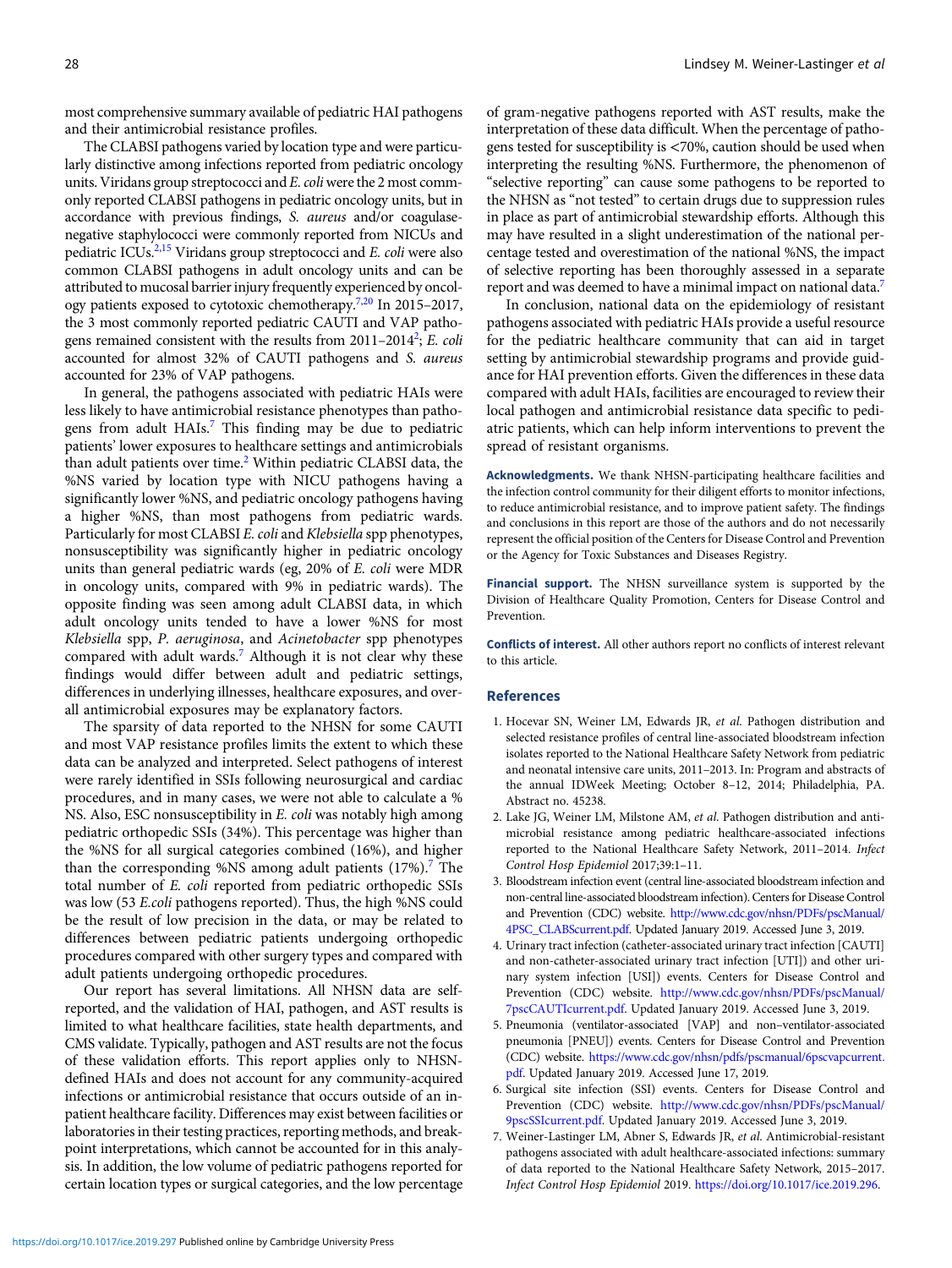- <span id="page-10-0"></span>8. CDC locations and descriptions and instructions for mapping patient care locations. Centers for Disease Control and Prevention (CDC) website. [https://www.cdc.gov/nhsn/pdfs/pscmanual/15locationsdescriptions\\_current.](https://www.cdc.gov/nhsn/pdfs/pscmanual/15locationsdescriptions_current.pdf) [pdf](https://www.cdc.gov/nhsn/pdfs/pscmanual/15locationsdescriptions_current.pdf). Updated January 2019. Accessed June 3, 2019.
- 9. The 2015–2017 pediatric antimicrobial resistance report online supplement. Centers for Disease Control and Prevention (CDC) website. [https://www.](https://www.cdc.gov/nhsn/datastat/index.html) [cdc.gov/nhsn/datastat/index.html.](https://www.cdc.gov/nhsn/datastat/index.html) Updated January 2019. Accessed October 14, 2019.
- 10. Clinical and Laboratory Standards Institute. *Performance Standards for Antimicrobial Susceptibility Testing*. 27th ed. Wayne, PA: CLSI; 2017: 11. Systematized Nomenclature of Medicine—Clinical Terms (SNOMED CT) Antimicrobial Susceptibility Testing. 27th ed. Wayne, PA: CLSI; 2017: M100-S27.<br>11. Systematized Nomenclature of Medicine—Clinical Terms (SNOMED CT)
- Browser: United States edition. SNOMED International. [https://browser.](https://browser.ihtsdotools.org) [ihtsdotools.org](https://browser.ihtsdotools.org). Updated January 2019. Accessed June 4, 2019.
- 12. Tindall BJ, Sutton G, Garrity GM. Enterobacter aerogenes Hormaeche and Edwards 1960 (Approved Lists 1980) and Klebsiella mobilis Bascomb et al. 1971 (Approved Lists 1980) share the same nomenclature type (ATCC 13048) on the approved lists and are homotypic synonyms, with consequences for the name Klebsiella mobilis Bascomb et al. 1971 (Approved Lists 1980). Int J Syst Evol Microbiol 2017;67:502–504.
- 13. Magiorakos A-P, Srinivasan A, Carey RB, et al. Multidrug-resistant, extensively drug-resistant and pandrug-resistant bacteria: an international expert proposal for interim standard definitions for acquired resistance. Clin Microbiol Infect 2012;18:268–281.
- 14. Zhang Q, Xu X, Langley JM, et al. Health-associated infections in a pediatric nephrology unit in China. Am J Infect Control 2010;38:473–475.
- 15. Rutledge-Taylor K, Matlow A, Gravel D, et al. A point prevalence survey of health care-associated infections in Canadian pediatric inpatients. Am J Infect Control 2012;40:491–496.
- 16. Simon A, Ammann RA, Bode U, et al. Healthcare-associated infections in pediatric cancer patients: results of a prospective surveillance study from university hospitals in Germany and Switzerland. BMC Infectious Diseases 2008;8:70.
- 17. Acute Inpatient PPS. Centers for Medicare and Medicaid Services website. [https://www.cms.gov/Medicare/Medicare-Fee-for-Service-Payment/Acute](https://www.cms.gov/Medicare/Medicare-Fee-for-Service-Payment/AcuteInpatientPPS/index.html) [InpatientPPS/index.html.](https://www.cms.gov/Medicare/Medicare-Fee-for-Service-Payment/AcuteInpatientPPS/index.html) Updated January 2019. Accessed June 3, 2019.
- 18. Long-term Care Hospital (LTCH) Quality Reporting Program (QRP). Centers for Medicare and Medicaid Services website. [https://www.cms.](https://www.cms.gov/Medicare/Quality-Initiatives-Patient-Assessment-Instruments/LTCH-Quality-Reporting/index.html) [gov/Medicare/Quality-Initiatives-Patient-Assessment-Instruments/LTCH-](https://www.cms.gov/Medicare/Quality-Initiatives-Patient-Assessment-Instruments/LTCH-Quality-Reporting/index.html)[Quality-Reporting/index.html](https://www.cms.gov/Medicare/Quality-Initiatives-Patient-Assessment-Instruments/LTCH-Quality-Reporting/index.html). Updated January 2019. Accessed June 3, 2019.
- 19. Inpatient Rehabilitation Facilities (IRF) Quality Reporting Program (QRP). Centers for Medicare and Medicaid Services website. [https://www.cms.gov/](https://www.cms.gov/Medicare/Quality-Initiatives-Patient-Assessment-Instruments/IRF-Quality-Reporting/index.html) [Medicare/Quality-Initiatives-Patient-Assessment-Instruments/IRF-Quality-](https://www.cms.gov/Medicare/Quality-Initiatives-Patient-Assessment-Instruments/IRF-Quality-Reporting/index.html)[Reporting/index.html.](https://www.cms.gov/Medicare/Quality-Initiatives-Patient-Assessment-Instruments/IRF-Quality-Reporting/index.html) Updated January 2018. Accessed June 3, 2019.
- 20. See I, Freifeld AG, Magill SS. Causative organisms and associated antimicrobial resistance in healthcare-associated, central line-associated bloodstream infections from oncology settings, 2009–2012. Clin Infect Dis 2016;62:1203–1209.

#### Appendices

# A1. Organisms Included in NHSN's 'Enterobacter spp' Group for this Report

| Enterobacter, not otherwise specified     |
|-------------------------------------------|
| Enterobacter aerogenes                    |
| Enterobacter amnigenus                    |
| Enterobacter asburiae <sup>a</sup>        |
| Enterobacter cancerogenus                 |
| Enterobacter cloacae <sup>a</sup>         |
| Enterobacter cloacae complex <sup>a</sup> |
| Enterobacter cowanii                      |
| Enterobacter dissolvens                   |

| Enterobacter gergoviae                    |
|-------------------------------------------|
| Enterobacter hormaechei <sup>a</sup>      |
| Enterobacter intermedius                  |
| Enterobacter kobej <sup>a</sup>           |
| Enterobacter ludwigii <sup>a</sup>        |
| Enterobacter nimipressuralis <sup>a</sup> |
| Enterobacter pyrinus                      |

<sup>a</sup>These species are considered part of the "Enterobacter cloacae complex" group.

# A2. Organisms Included in NHSN's 'Coagulase-Negative Staphylococci' Group for this Report

| Coagulase-negative staphylococci, not otherwise specified |
|-----------------------------------------------------------|
| Staphylococcus arlettae                                   |
| Staphylococcus auricularis                                |
| Staphylococcus capitis                                    |
| Staphylococcus capitis capitis                            |
| Staphylococcus capitis urealyticus                        |
| Staphylococcus caprae                                     |
| Staphylococcus carnosus                                   |
| Staphylococcus carnosus carnosus                          |
| Staphylococcus carnosus utilis                            |
| Staphylococcus chromogenes                                |
| Staphylococcus cohnii                                     |
| Staphylococcus cohnii cohnii                              |
| Staphylococcus cohnii urealyticus                         |
| Staphylococcus condimenti                                 |
| Staphylococcus epidermidis                                |
| Staphylococcus equorum                                    |
| Staphylococcus equorum equorum                            |
| Staphylococcus equorum linens                             |
| Staphylococcus felis                                      |
| Staphylococcus fleurettii                                 |
| Staphylococcus gallinarum                                 |
| Staphylococcus haemolyticus                               |
| Staphylococcus hominis                                    |
| Staphylococcus hominis hominis                            |
| Staphylococcus hominis novobiosepticus                    |
| Staphylococcus kloosii                                    |
| Staphylococcus lentus                                     |
| Staphylococcus lugdunensis                                |
| Staphylococcus muscae                                     |
| Staphylococcus nepalensis                                 |
| Staphylococcus pasteuri                                   |
| Staphylococcus pettenkoferi                               |
| Staphylococcus piscifermentans                            |
| Staphylococcus saccharolyticus                            |